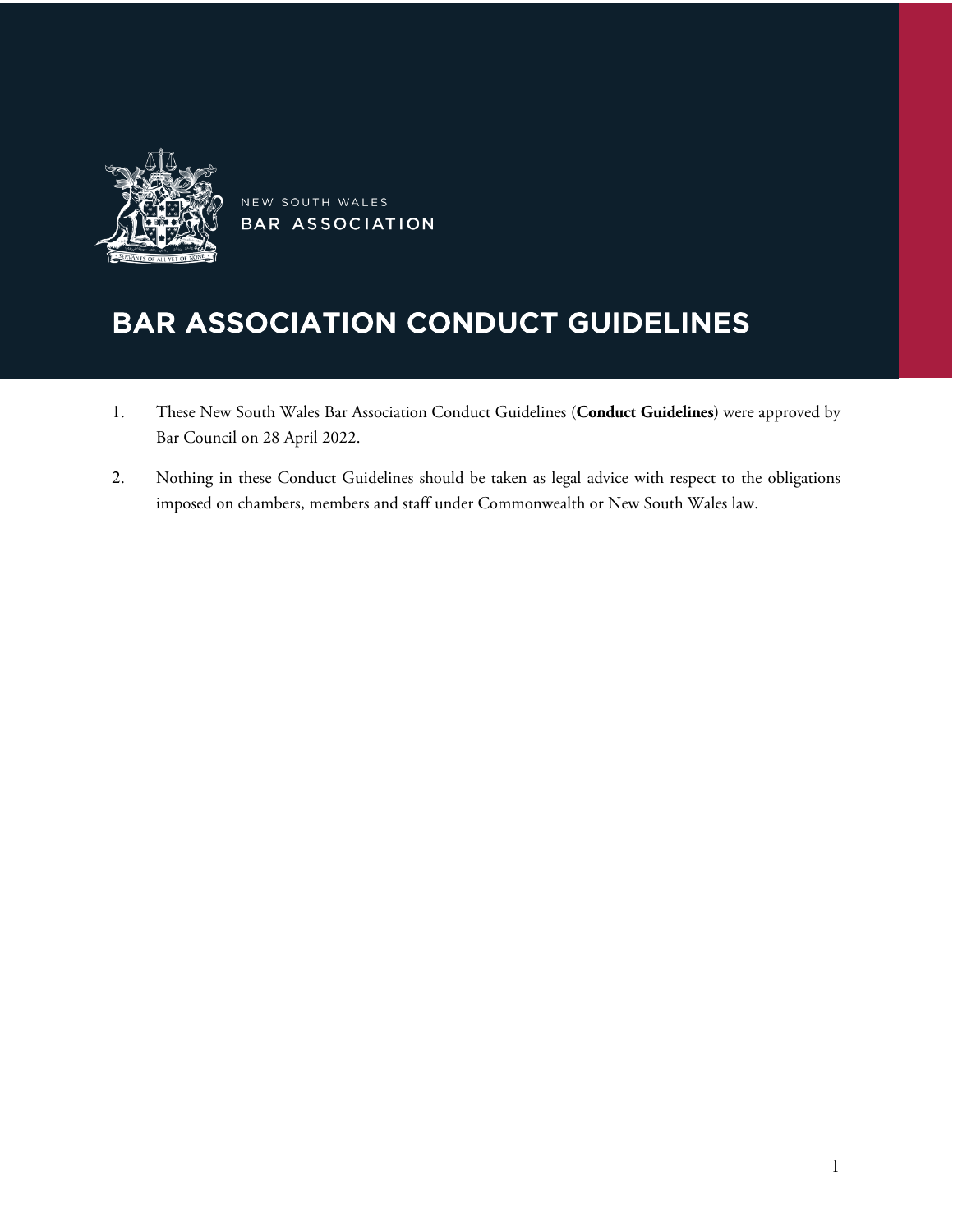## **INTRODUCTION**

- 3. The New South Wales Bar Association (**Bar Association**) is committed to ensuring that every person:
	- a. engaged by and/or working with or for the Bar Association (in any capacity); and, or
	- b. attending any event organised or hosted by the Bar Association (**Bar Association Event**),

including interactions online or over the phone, is able to do so in an environment that is safe and free from harassment, discrimination, vilification, victimisation and/or bullying.

- 4. The Bar Association is committed to taking all reasonably practicable steps to eliminate or minimise risks to health and safety, including psychological health, of every person engaged by and/or working with or for the Bar Association (in any capacity) as well as those who attend Bar Association Events.
- 5. All members of the Bar Association have a responsibility to ensure that in any work they perform with or for the Bar Association, and in their conduct at any Bar Association Event, these commitments are adopted and implemented.
- 6. Persons working for or on behalf of the Bar Association, other members of the Bar Association, and guests attending Bar Association Events are all people of value to the Bar Association. Offensive behaviour towards any of those persons is unacceptable to the Bar Association.
- 7. If a person working with or for the Bar Association, or attending a Bar Association Event, is the subject of harassment, discrimination, vilification, victimisation or bullying by a member of the Bar Association, members of the Bar Association, and Bar Association officers and employees are supported by these Conduct Guidelines to enable such conduct to be reported to the Bar Association.
- 8. The Bar Association will respond to such reports by taking such steps as are available to it to ensure (so far as is reasonably practicable) that such conduct ceases, and that those persons are not exposed to further risk of harm.
- 9. Depending on the conduct that has occurred, members of the Bar Association may have an obligation at law to ensure that the conduct is reported to regulatory and other authorities. Members of the Bar Council, the Executive Director of the Bar Association, and other delegates of Bar Council (including the Director of Professional Conduct) have additional reporting obligations and responsibilities as the designated local regulatory authority for the purposes of the *Legal Profession Uniform Law 2014* (NSW).
- 10. The Bar Association undertakes to take appropriate steps to periodically publicise the Guideline and associated documents together with the identity of the Bar Association's Chief Operating Officer or any other persons nominated by the Bar Association to deal with complaints under these Guidelines.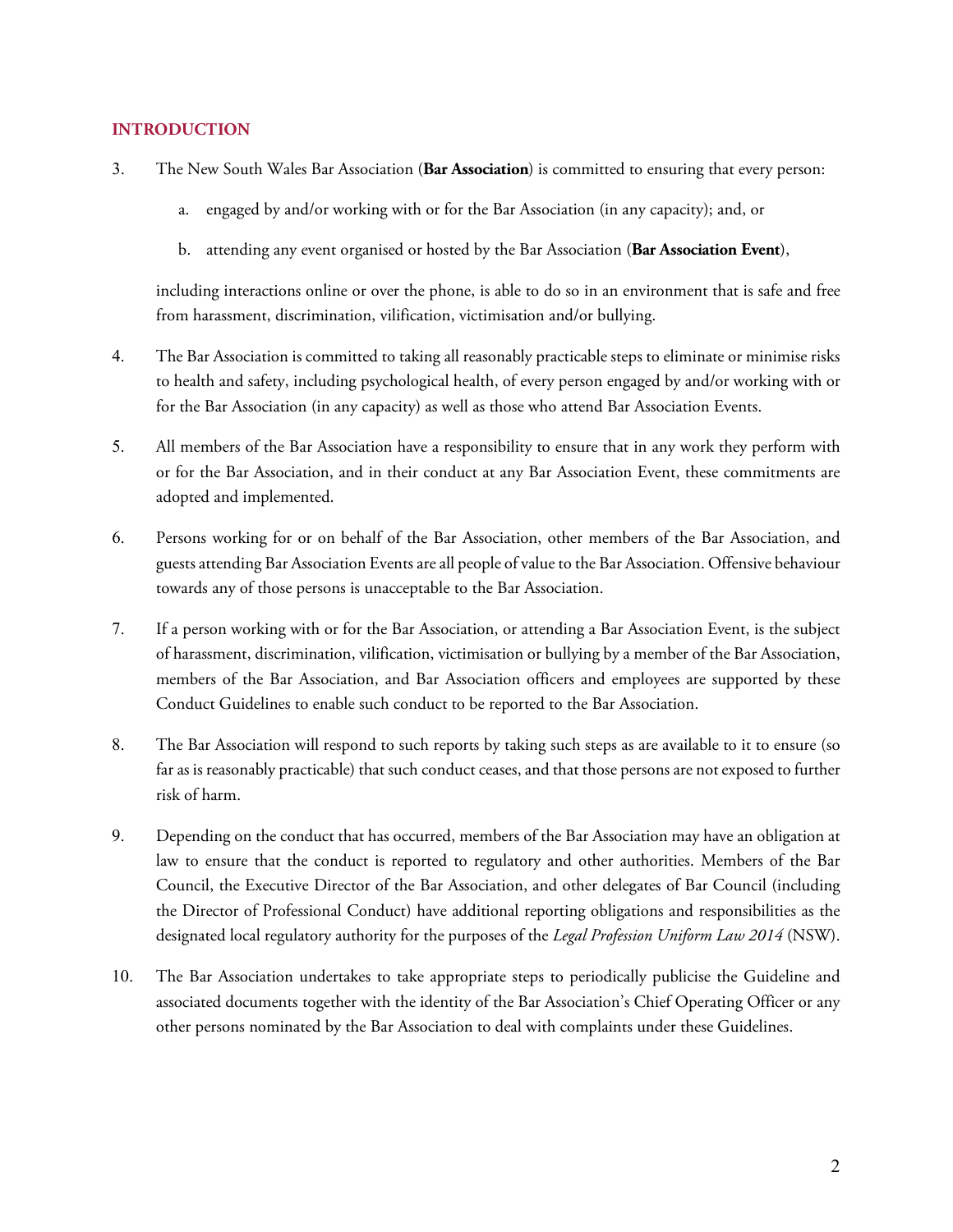## **PERSONS TO WHOM THIS APPLIES**

- 11. These Conduct Guidelines apply to:
	- a. members of the Bar Association;
	- b. persons who work for or with the Bar Association as employees, contractors or in other capacities including work experience students and volunteers (including, without limitation, persons who are members of any Bar Association committee); and
	- c. third parties who attend Bar Association Events.
- 12. These Conduct Guidelines are complementary to the Bar Association Workplace Policies, which govern and provide pathways for redress for Bar Association employees.

#### **PURPOSE**

- 13. The purpose of these Conduct Guidelines are to:
	- a. assist with the elimination and/or prevention of all forms of harassment, discrimination, vilification, victimisation and/or bullying for persons working for or with the Bar Association or attending Bar Association Events, including through education;
	- b. promote the dignity and respect of every person in relation to all protected attributes;
	- c. record that the Bar Association has adopted these Conduct Guidelines, including for the purposes of minimising the risk of liability associated with any contravention of the relevant laws;
	- d. provide a framework, and options, for dealing with alleged contraventions of these Conduct Guidelines;
	- e. operate in conjunction with and in furtherance of any other policies adopted by the Bar Association;
	- f. clearly articulate the Bar Association's attitude against harassment, discrimination, vilification, victimisation and/or bullying; and
	- g. promote adherence to all relevant laws including the *Legal Profession Uniform Law (NSW)*  (**Uniform Law**) and the Legal Profession Uniform Conduct (Barristers') Rules (the **Barristers' Conduct Rules**).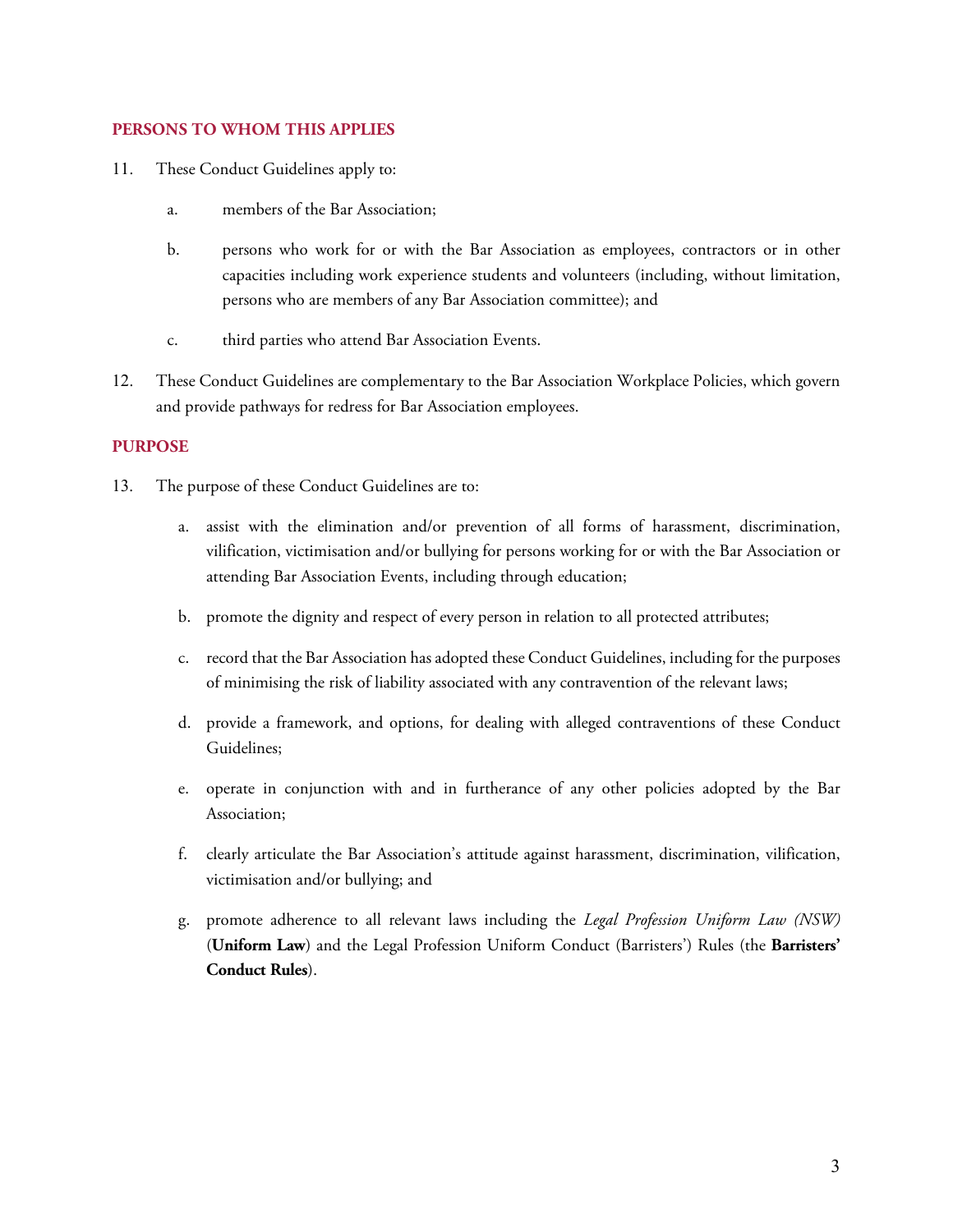# **CONTRAVENTION AND CONSEQUENCES OF A FAILURE TO COMPLY WITH THESE CONDUCT GUIDELINES**

- 14. Anyone engaging in sexual harassment, harassment, discrimination, vilification, victimisation or bullying in the course of working for or with the Bar Association or whilst attending a Bar Association Event contravenes these Conduct Guidelines.
- 15. Complaints about sexual harassment, harassment, discrimination, vilification, victimisation or bullying will be addressed by reference to the **Framework in Appendix A**.
- 16. Conduct found to have occurred in contravention of these Conduct Guidelines may result in disciplinary action taken against the person found to have engaged in the conduct. If the Respondent is:
	- a. an employee, the matter will be addressed in compliance with the current Bar Association Workplace Policies;
	- b. a barrister, the matter will be addressed in accordance with these Conduct Guidelines; or
	- c. neither of the above (such as where the Respondent is a solicitor), the matter will be addressed in compliance with the current Bar Association Workplace Policies.
	- 17. If the person who engaged in the conduct is a barrister, disciplinary action could result in a determination being made by a relevant authority such as the Bar Association or a disciplinary tribunal that the person engaged in unsatisfactory professional conduct or professional misconduct (see '**The Law**' below).

## **THE LAW**

- 18. The *Anti-Discrimination Act 1977* (NSW) and Federal discrimination laws including the *Racial Discrimination Act 1975*, *Sex Discrimination Act 1984*, *Disability Discrimination Act 1992*, *Age Discrimination Act 2004* and the *Fair Work Act 2009* (the **relevant laws**) make it unlawful to engage in conduct constituting sexual harassment, discrimination, vilification, victimisation and/or bullying in most areas of work and in the provision of services.
- 19. The relevant laws give rise to potential legal liability for individuals, their Chambers, and the Bar Association.
- 20. The Bar Association can also be responsible for breaches of the relevant law that occur at a Bar Association Event and may be liable for failing to prevent or properly respond, unless it has taken all reasonable steps to prevent the unlawful conduct.
- 21. Rule 123 of the Barristers Conduct Rules imposes a personal obligation on each and every barrister not to, in the course of, or in connection with legal practice or their profession, engage in conduct which constitutes: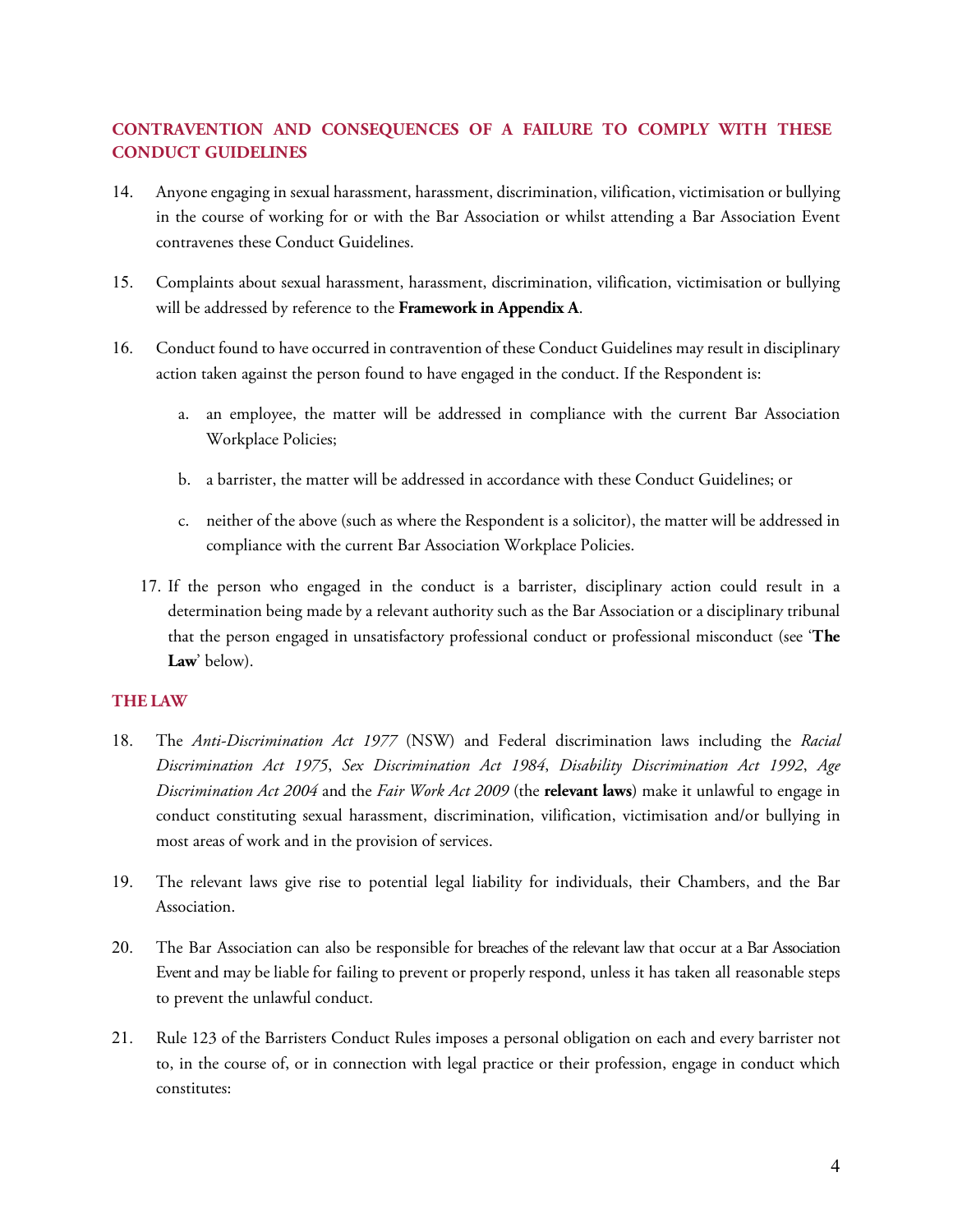- (a) discrimination,
- (b) sexual harassment, or
- (c) bullying.

Rule 123 states that conduct in connection with a barrister's profession includes, but is not limited to:

- (a) conduct at social functions connected with the bar or the legal profession, and
- (b) interactions with a person with whom the barrister has, or has had, a professional relationship.
- 22. Rule 125 of the Barristers Conduct Rules defines bullying as "unreasonable behaviour that could reasonably be expected to intimidate, degrade, isolate, alienate or cause serious offence to a person" and defines sexual harassment as "sexual harassment as defined under applicable state, territory or federal anti-discrimination or human rights legislation".
- 23. Conduct that contravenes Rule 123, including sexual harassment, discrimination, vilification, victimisation and/or bullying may amount to professional misconduct and/or unsatisfactory professional conduct within the meaning of Division 1, Part 5.4 of the Uniform Law.
- 24. Discrimination, harassment and bullying may also constitute a breach of Rules 8(a) or 8(c) of the Barristers Conduct Rules.
- 25. Any complaints made to the Office of the Legal Services Commissioner (**OLSC**) against a barrister for contravening a provision of the Barristers Conduct Rules may result in an investigation of the complaint by the OLSC or the Bar Association. Depending upon the outcome of that investigation, the barrister may face disciplinary action.
- 26. The OLSC and Bar Council, (as designated local regulatory authorities), and their delegates, have an obligation to report to the NSW Police any person suspected on reasonable grounds to have committed a '*serious offence',* being an indictable offence, and to make available to the NSW Police the documents or information relevant to the offence under their control.
- 27. In addition, members of the NSW Bar (as well as all other residents in NSW) may be obliged under s 316 of the *Crimes Act 1900* (NSW) (**Crimes Act**) to report material information relating to 's*erious indictable offences*' (as defined by s 4 of the Crimes Act) to NSW Police or appropriate authorities.
- 28. Further, under the *Work Health and Safety Act 2011* (NSW) (**WHS Act**) a person conducting a business or undertaking must ensure, so far as is reasonably practicable, the health and safety of workers while the workers are at work in the business or undertaking; and that the health and safety of other persons is not put at risk from work carried out as part of the conduct of the business or undertaking. This includes psychological health arising from sexual harassment, discrimination, vilification, victimisation and/or bullying. In addition, under the WHS Act each worker at a workplace must take reasonable care that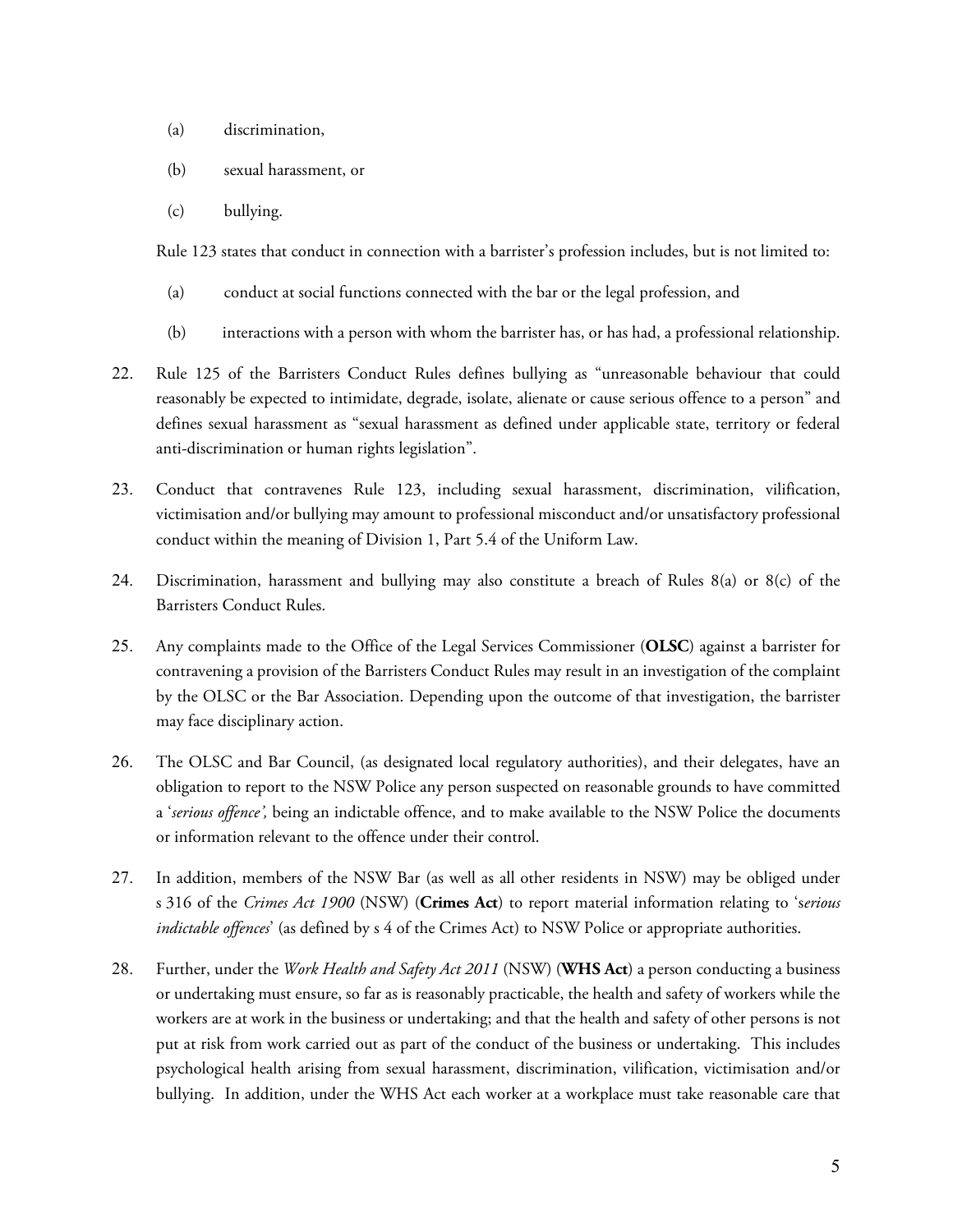his or her acts or omissions do not adversely affect the health and safety of other persons who are at that workplace.

29. A "person conducting a business or undertaking" includes sole traders and unincorporated associations. In practical terms, this means all Barristers. In addition, a sole trader is a 'worker' under the WHS Act, which means that barristers may have additional duties under sections 19 and 28 of the WHS Act.

## **WHAT IS HARASSMENT INCLUDING SEXUAL HARASSMENT? [1](#page-5-0)**

## **Sexual harassment**

- 30. Under the *Sex Discrimination Act 1984* (Cth), a person sexually harasses another person (**person harassed**) if:
	- (a) the person makes an unwelcome sexual advance, or an unwelcome request for sexual favours, to the person harassed; or
	- (b) engages in other unwelcome conduct of a sexual nature in relation to the person harassed,

in circumstances where a reasonable person, having regard to all the circumstances, would have anticipated the possibility that the person harassed would be offended, humiliated or intimidated.

- 31. The *circumstances* to be taken into account include, but are not limited to:
	- (a) the sex, age, sexual orientation, gender identity, intersex status, marital or relationship status, religious belief, race, colour, or national or ethnic origin, of the person harassed;
	- (b) the relationship between the person harassed and the person who made the advance or request or who engaged in the conduct;
	- (c) any disability of the person harassed; and
	- (d) any other relevant circumstance.
- 32. "C*onduct of a sexual nature"* includes:

 $\overline{a}$ 

<span id="page-5-0"></span><sup>&</sup>lt;sup>1</sup> These Guideline draws on the recommendations, and model policy, included in "Disrupting the System: Preventing and *responding to sexual harassment in the workplace*" published by the Male Champions of Change incorporating recommendations from the National Inquiry into Sexual Harassment in Australian Workplaces led by Sex Discrimination Commissioner Kate Jenkins, and the Respect@Work: Sexual Harassment National Inquiry Report (2020). It also uses the definitions in the Law Council of Australia *National Model Framework Addressing Sexual Harassment for the Australian Legal Profession*, December 2021.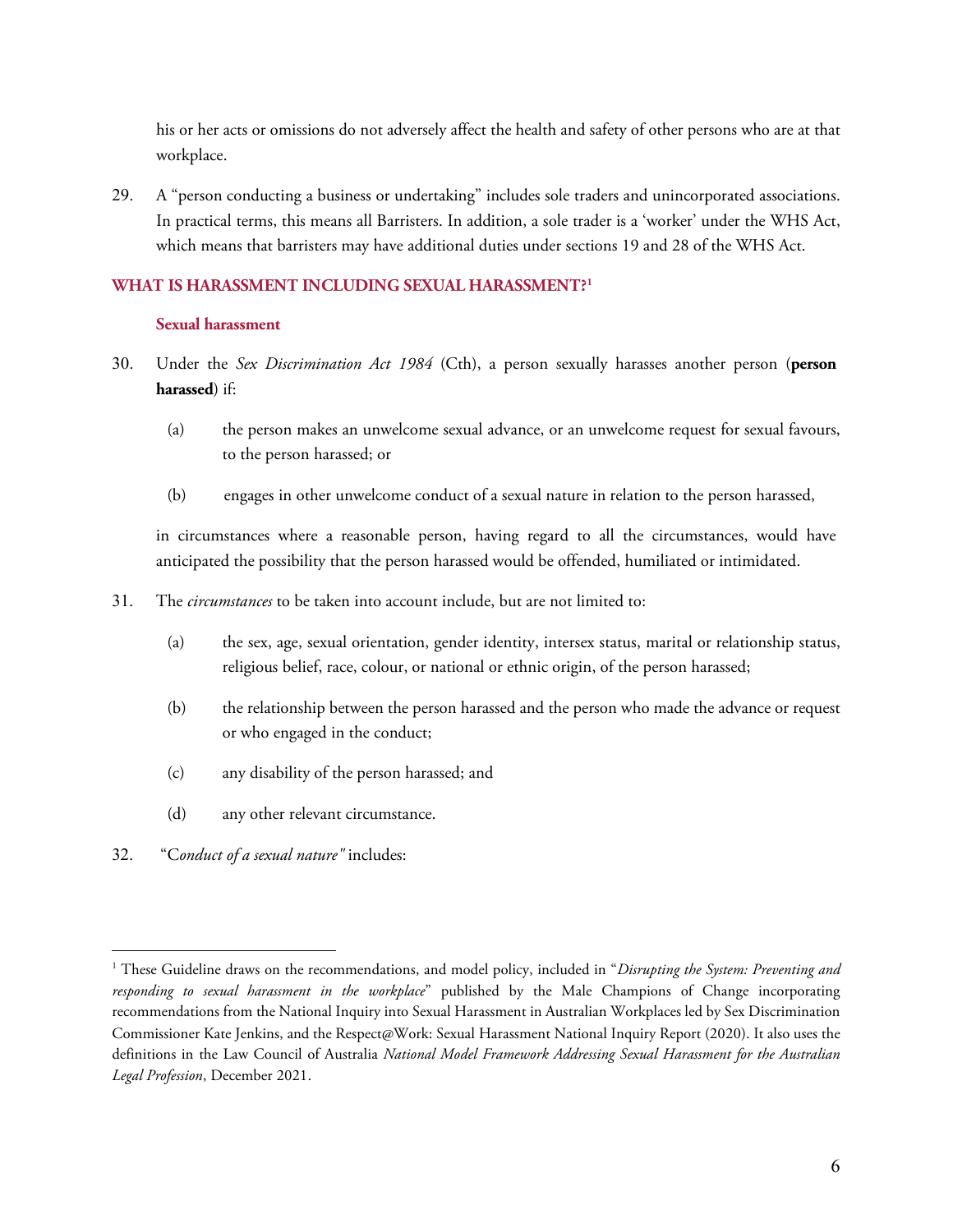- (a) making a statement of a sexual nature to a person, or in the presence of a person, whether the statement is made orally or in writing;
- (b) any gestures of a sexual nature; or
- (c) making or attempting physical interactions of a sexual nature.
- 33. The recent amendments to the *Sex Discrimination Act 1984* (Cth) also provide that it is unlawful to harass a person on the grounds of their sex (**sex-based harassment**). Sex-based harassment is defined as unwelcome conduct of a seriously demeaning nature by reason of the person's sex in circumstances in which a reasonable person would have anticipated the possibility that the person harassed would be offended, humiliated or intimidated. The amendments also:
	- (a) extended the accessory/ancillary liability provisions in the Act so that a person who causes, instructs, induces, aids or permits another person to engage in sexual harassment or sex-based harassment can also be found liable for the conduct; and
	- (b) expanded the coverage of the protection against sexual harassment to all workplaces and workers, so that barristers are now included within the scope of the Act.

## **Harassment more generally**

- 34. Harassment is not limited to sexual harassment and includes disability-based harassment and racial, transgender, HIV/AIDS and/or homosexual vilification.
- 35. Race-based harassment means acts reasonably likely in all the circumstances to offend, insult, humiliate or intimidate another person or group of people done because of the race, colour, national or ethnic origin of the other person or some or all of the people in the group.
- 36. Disability-based harassment includes the making of disparaging or other comments to a person in relation to that person's disability whether the disability is physical, intellectual, psychiatric, sensory or neurological.

## **WHAT IS DISCRIMINATION?**

- 37. Discrimination on a prohibited ground is unlawful under state and/or federal legislation and is not acceptable. Discrimination may be direct or indirect as follows:
	- a. *Direct discrimination* is less favourable treatment on the ground of the following actual, imputed or appertaining characteristics: race, nationality, colour, descent, ethno-religious origin, sex, sexual orientation, gender identity, intersex status, marital or relationship status, pregnancy, potential pregnancy, breastfeeding, status as a parent or carer, sexual orientation/homosexuality, disability, age, industrial activity, religious beliefs or activities, political beliefs or activities, criminal record, medical record (**particular characteristics**).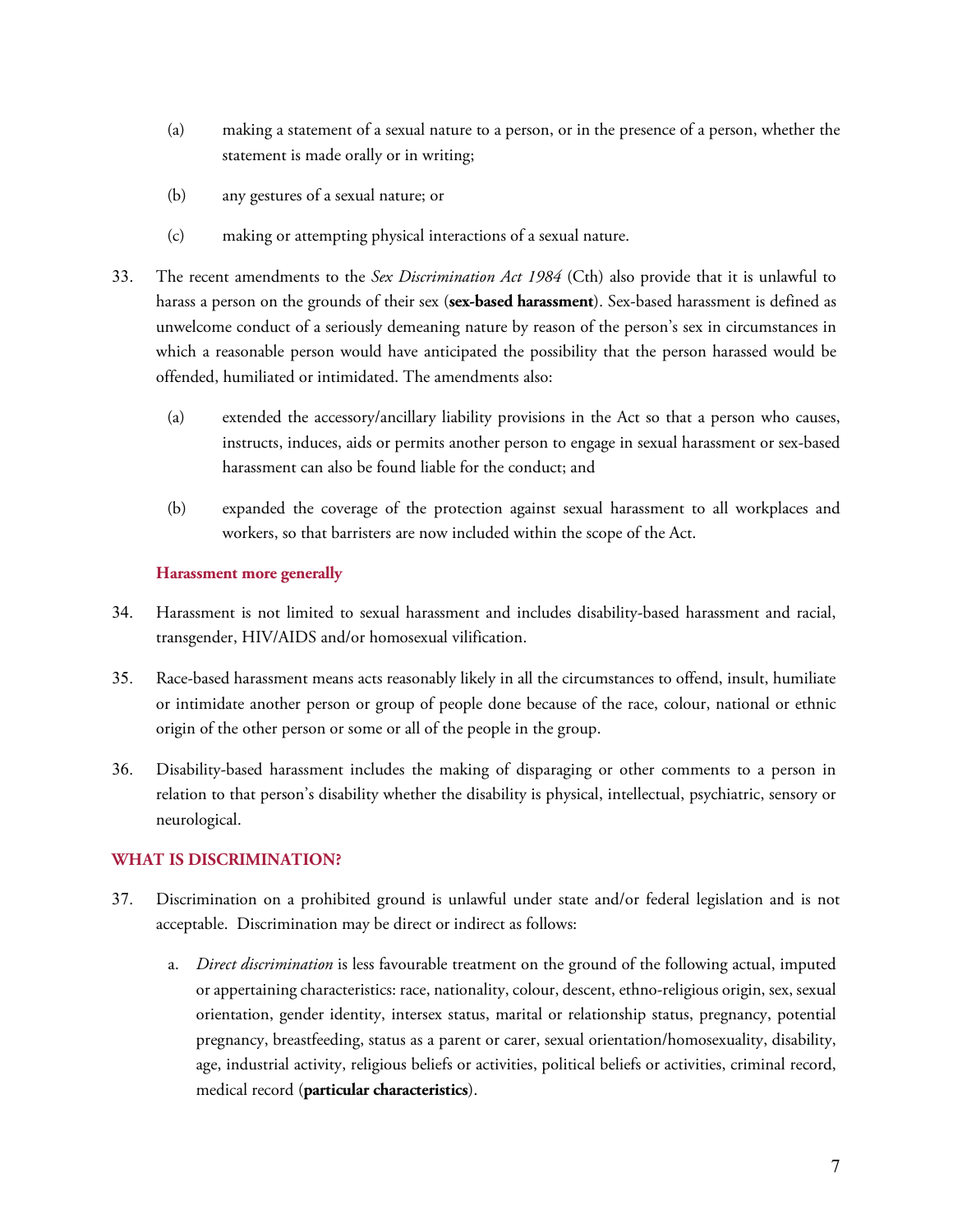- b. *Indirect discrimination* is constituted by policies or procedures that appear to be neutral on their face but have a disproportionate adverse impact on persons with a particular characteristic, such those described immediately above. It is unlawful to require a person with a particular characteristic (as set out above) to comply with an unreasonable requirement or condition where the person with the characteristic cannot comply.
- 38. Discrimination does not need to be repeated behaviour.

## **WHAT IS BULLYING?**

- 39. Bullying is repeated and unreasonable behaviour directed towards a worker or a group of workers that creates a risk to health and safety.<sup>[2](#page-7-0)</sup>
- 40. "Repeated behaviour" refers to the persistent nature of the behaviour and can involve a range of behaviours over time.
- 41. "Unreasonable behaviour" means behaviour that a reasonable person, having considered the circumstances, would see as unreasonable, including behaviour that is victimising, humiliating, intimidating or threatening.

## **WHAT IS VILIFICATION?**

- 42. Vilification is a public act (by speech, publication, conduct or otherwise) which is reasonably likely, in all the circumstances, to offend, insult, humiliate or intimidate another [person](http://www.austlii.edu.au/cgi-bin/viewdoc/au/legis/cth/consol_act/rda1975202/s5.html#person) or a group of people which is done because of the race, colour, religion or national or ethnic origin of the [person](http://www.austlii.edu.au/cgi-bin/viewdoc/au/legis/cth/consol_act/rda1975202/s5.html#person) or of some or all of the people in the group.
- 43. Vilification also refers to such conduct engaged on the grounds of homosexuality, gender identity or HIV/AIDS.

## **WHAT IS VICTIMISATION?**

 $\overline{a}$ 

44. Victimisation occurs when a person is treated adversely or subjected to a detriment because that person has, in respect of any sexual harassment, discrimination, vilification or bullying, made a complaint or allegation, proposes to make a complaint, has brought proceedings, or has given information or document/s in relation to a complaint or proceedings, has attended any conference in relation to a complaint or has appeared (or has proposed to appear) as a witness or has asserted rights under the relevant laws.

<span id="page-7-0"></span><sup>2</sup> This is the definition set down under the SafeWork Australia "*Guide for Preventing and Responding to Workplace Bullying*" (May 2016).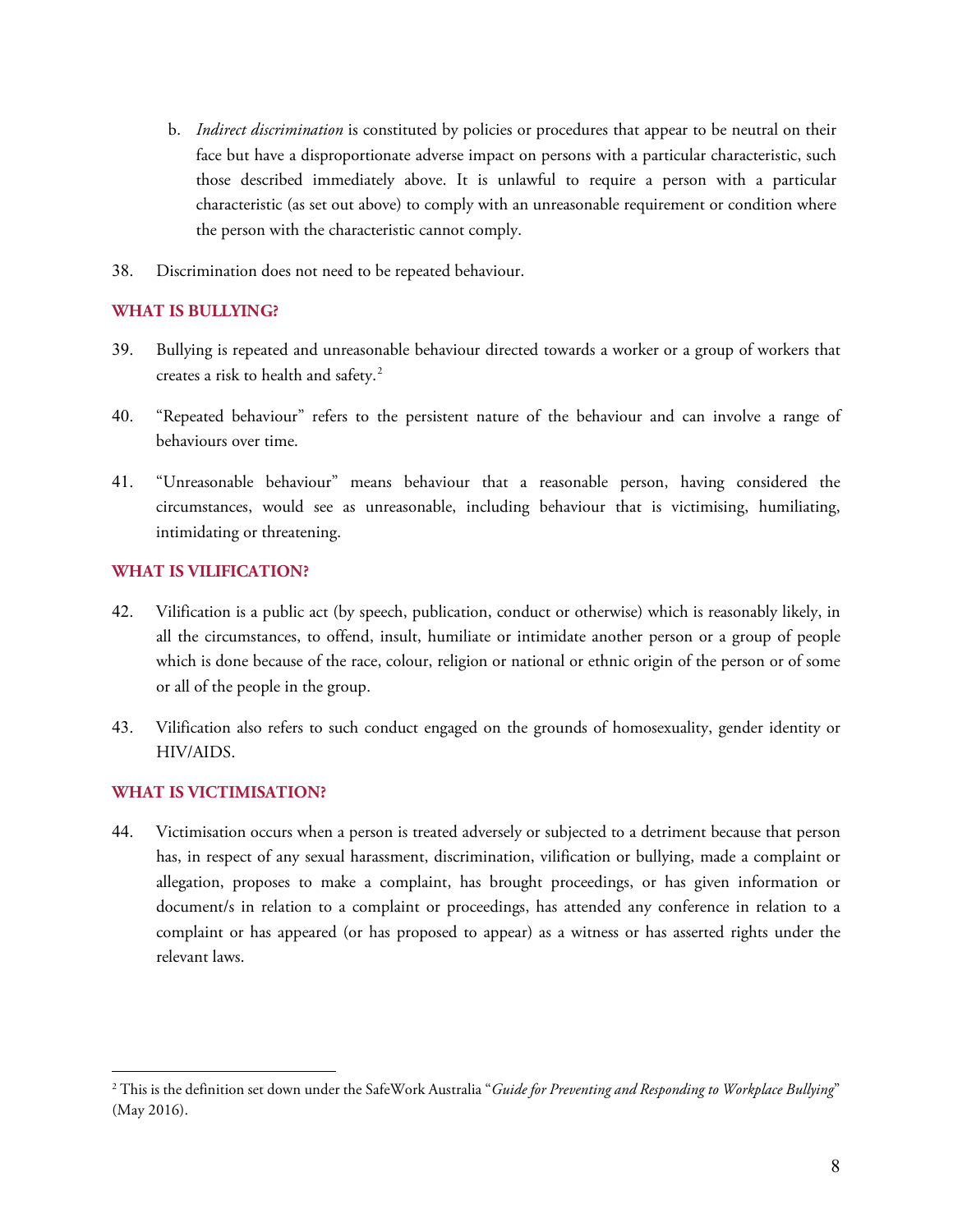## **APPLICATION, DEFINITIONS AND GENERAL PRINCIPLES**

- 45. If you have been subjected to harassment, discrimination or bullying, you can obtain help from BarCare (0427 317 958) or the Sexual Harassment Officer (sexualharassmentofficer@nswbar.asn.au). You can also seek support from 1800RESPECT [\(www.1800respect.org.au\)](http://www.1800respect.org.au/) as well as your GP. If you are in danger, call 000.
- 46. The **Complaints Framework at Appendix A** addresses complaints about sexual harassment, harassment, discrimination, vilification, victimisation or bullying.
- 47. The Complaints Framework applies to all concerns raised under these Conduct Guidelines, be they harassment, bullying, vilification, discrimination and/or victimisation. There will be varying levels of application having regard to the concern raised.
- 48. In these Conduct Guidelines and the Complaints Framework, the following definitions apply:
	- a. **Affected Person**: a person who is the target or focus of conduct alleged to raise a concern under these Conduct Guidelines (namely, sexual harassment, harassment, discrimination, vilification, victimisation or bullying), who may or may not also be a Complainant.<sup>[3](#page-8-0)</sup>
	- b. **Bystander:** a person who:

 $\overline{a}$ 

- 1. has directly witnessed an incident that raises a concern under these Conduct Guidelines; and/or
- 2. has direct knowledge of an incident that raises a concern under these Conduct Guidelines, such as Human Resources personnel, a manager or a clerk or person in chambers to whom the conduct has been reported.
- c. **Complainant**: a person who makes a complaint under these Conduct Guidelines. The person may be an Affected Person or a Bystander.
- d. **Cultural competency**: a set of congruent behaviours, attitudes, and policies that come together in a system, agency, or among professionals that enables that system, agency, or those professionals to work effectively in cross–cultural situations. Further, cultural competency is the willingness and ability of a system to value the importance of culture in the delivery of services to all segments of the population.
- e. **Chief Operating Officer:** the person employed in this position at the Bar Association at the relevant time, who is nominated by the Bar Association from time to time to receive reports from Complainants about potential breaches of these Guidelines, or his or her delegate.

<span id="page-8-0"></span><sup>&</sup>lt;sup>3</sup> These Conduct Guidelines use the term 'Affected Person' in place of the term 'the Targeted Person' in the Law Council of Australia *National Model Framework Addressing Sexual Harassment for the Australian Legal Profession*, December 2021.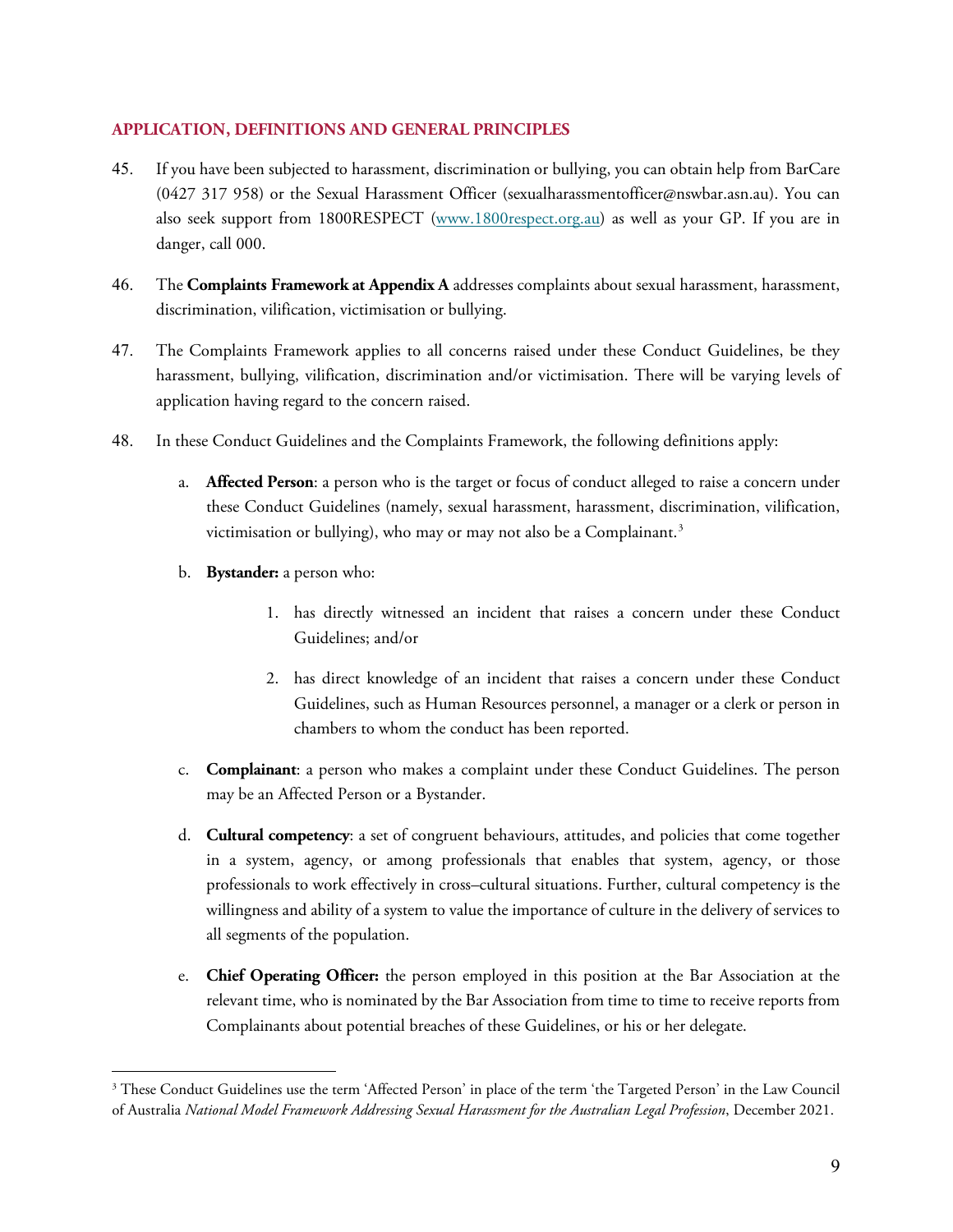f. **Respondent:** a person alleged to have engaged in conduct that is in breach of these Conduct Guidelines.

## **REPORTING CONDUCT**

- 49. The Bar Association can facilitate a range of resolution pathways to resolve concerns raised, following consideration of the Affected Person's wishes and with regard to the seriousness of the alleged conduct, including:
	- a. Early intervention techniques;
	- b. Interim action;
	- c. Informal pathways including counselling and mediation (where appropriate);
	- d. Formal pathways including investigations leading to formal disciplinary outcomes, referral to external bodies, including the OLSC, the NSW Bar Council, the Law Society of NSW, the Judicial Commission of New South Wales, Worksafe and the NSW Police, and remedial steps; and
	- e. External pathways including complaints and conciliation and other processes initiated by organisations such as the Fair Work Commission, Anti-Discrimination NSW and the Australian Human Rights Commission.
- 50. Time limitations may apply for lodging a complaint with an external body. For example, within 24 months of the incident if you wish the Australian Human Rights Commission to assist for complaints relating to the *Sex Discrimination Act 1984* (Cth) and six months for other complaints. There are also limitations associated with bringing a bullying claim under the *Fair Work Act 2009* (Cth).
- 51. Issues, concerns and complaints can be reported to the Chief Operating Officer. There are no time limitations between the incident and reporting the issue to the Chief Operating Officer. Support, advice and early intervention may resolve the issue. Reporting the conduct will also help the Bar Association understand whether harassment, discrimination, vilification, victimisation and/or bullying is happening at Bar Association Events, in the Bar Association's work environment and in other interactions between barristers and staff who have professional relationships. Letting the Bar Association know about the conduct does not necessarily trigger a formal investigation, although that may be appropriate in some cases.
- 52. Complaints can also be made without the Affected Person being identified by contacting the NSW Bar Association's Sexual Harassment Officer on a confidential basis on 0427 317 958 or at sexualharassmentofficer@nswbar.asn.au, and online via the anonymous reporting platform, Spot: [www.talktospot.com/nswbar.](http://www.talktospot.com/nswbar) Any complaints made via the Spot reporting platform will remain confidential and will not be investigated or lead to formal disciplinary outcomes.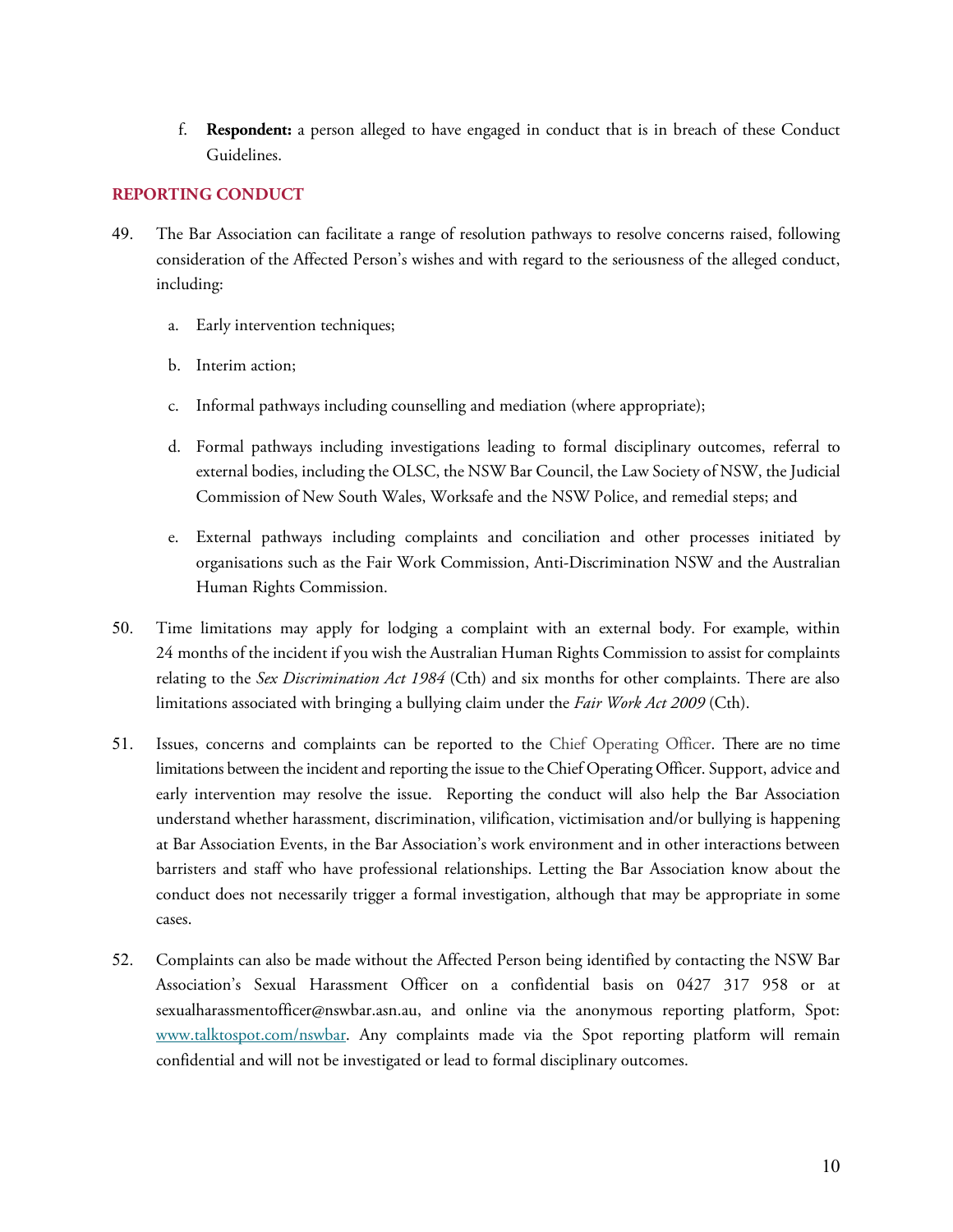- 53. Alternatively, either formal or informal complaints may be made to the OLSC. The Legal Services Commissioner will only investigate formal complaints. Informal complaints to the OLSC may be made by the Affected Person or a Bystander online via [Elker.](https://olsc.elker.com/report)
- 54. There will be no repercussions for those who report issues in good faith.

# **PROCEDURAL FAIRNESS AND NATURAL JUSTICE**

- 55. Where it is appropriate or necessary for the Bar Association to undertake an investigation, the investigation will be conducted in a manner which ensures there is procedural fairness and natural justice for all parties involved. This includes:
	- a. giving the Respondent the opportunity to know the allegations made against them and to respond;
	- b. providing appropriate trauma-informed support for all individuals involved and in particular, the Affected Person during complaint handling and investigation; and
	- c. facilitating a timely and objective process.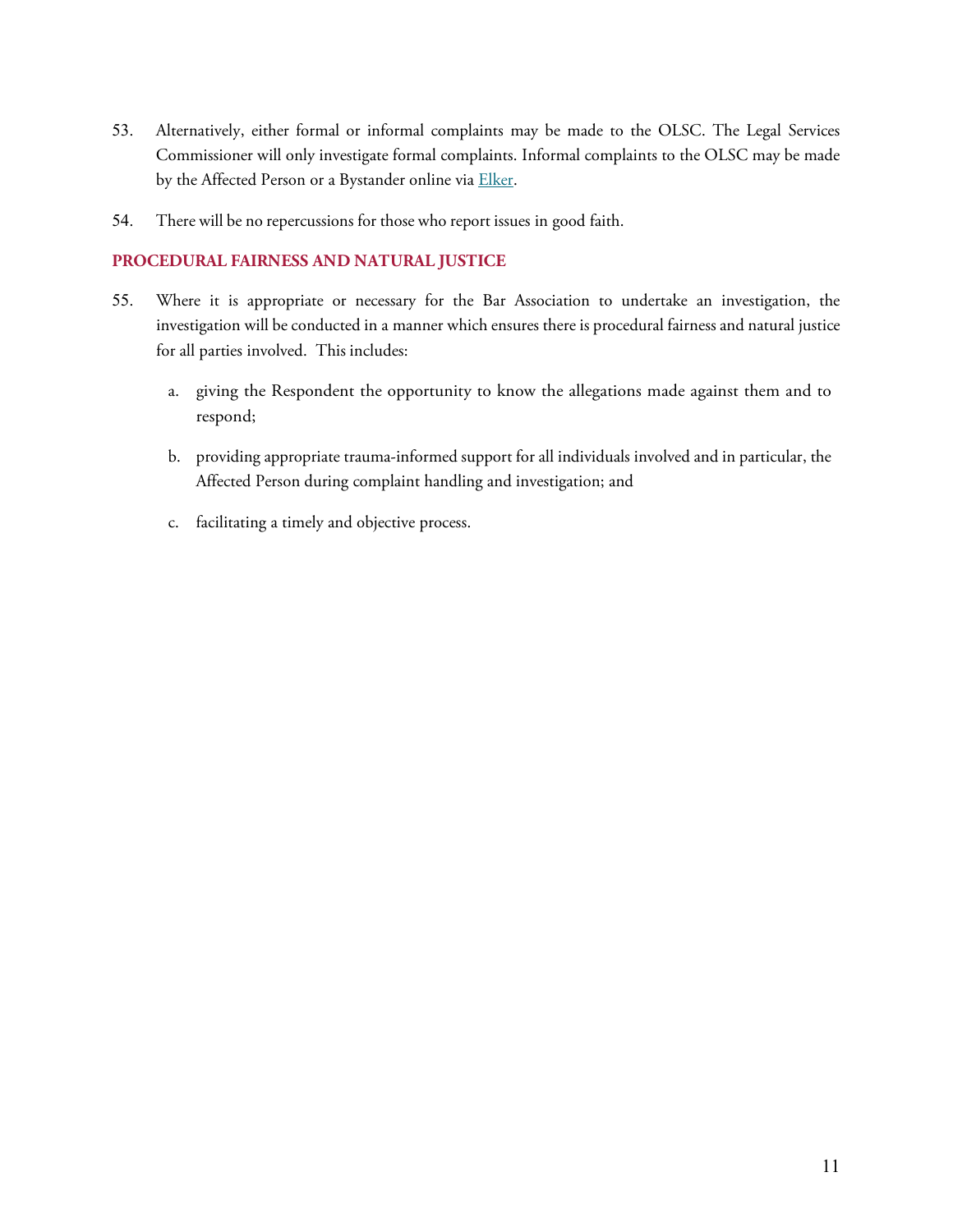## **APPENDIX A: COMPLAINTS FRAMEWORK**

#### **INTRODUCTION**

- 1. The purpose of this Framework is to provide prompt, effective and fair means of resolving concerns about conduct that potentially breaches the Conduct Guidelines
- 2. This Complaints Framework is guided by the following general principles.
	- a. Confidentiality will be maintained to the extent possible having regard to mandatory reporting and procedural fairness obligations (see "**The Law**" above).
	- b. Reasonable attempts will be made to deal with complaints in a manner which is culturally competent, having regard to the cultures of each person involved in any handling of a grievance under the Conduct Guidelines.
	- c. Issues raised will be taken seriously and viewed with integrity, impartiality, respect and sensitivity. In some circumstances the Bar Association may take interim action in the interests of health and safety that is supportive and sensitive to the possibility that the reported behaviour occurred, without making conclusions. The Bar Association may also take steps to address issues of sexual harassment, harassment, discrimination, vilification, victimisation or bullying when they arise and not rely on a complaint being made by the Complainant. The Bar Association may take such steps after taking into account the views of the Complainant and if the Complainant is not the Affected Person, the Affected Person. The Bar Association will seek to ensure that the Affected Person does not have to retell their story to multiple people.
	- d. To the extent possible, allparties involved will be kept -informed and supported throughout the process
	- e. All complaints will be dealt with as quickly as practicable.
	- f. Investigations (as applicable) will be concluded as quickly as possible while ensuring the approach is ethical and fair.
	- g. There are a number of ways the Bar Association can help to resolve the issue depending on the wishes of the Complainant, the Affected Person (if the Complainant is not the Affected Person), the context and circumstances. The various resolution pathways used by the Bar Association are set out in detail in this Appendix.
	- h. To the extent possible the Bar Association will support the Complainant's wishes to progress from one pathway to another once the process has commenced if the person feels that is a more appropriate way for the issue to be resolved, for example, starting out wishing for an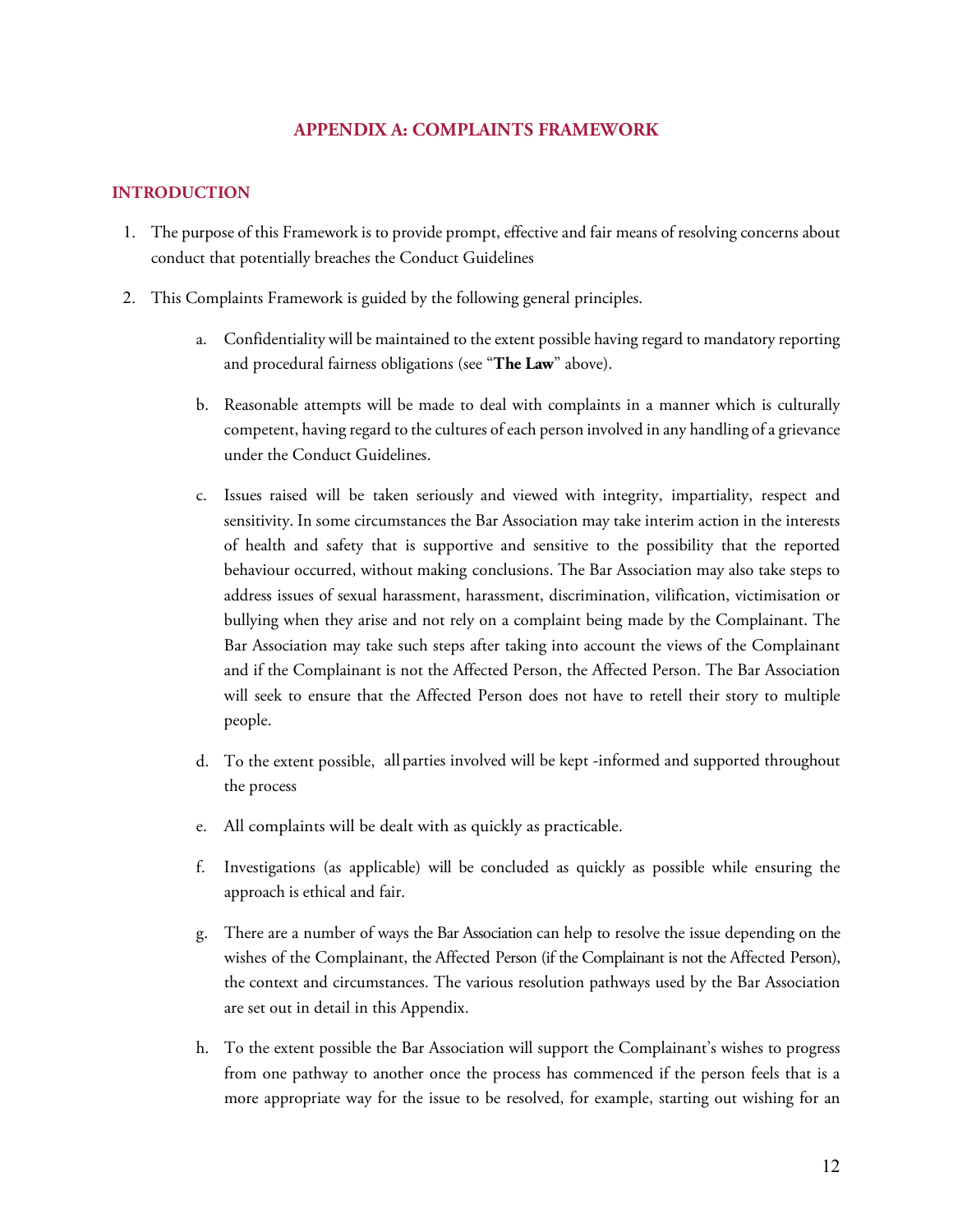informal process and then deciding that a more formal investigation would be preferable. However, there may be times when the circumstances of the conduct mean the Bar Association must take more formal steps to resolve the issue, such as a formal investigation or referring the matter to the police. Decisions to escalate issues will be made after consideration of the wishes of the Affected Person, the seriousness of the behaviour, the context, the impact on the Affected Person, the risk to the psychological and physical safety of others, and the likelihood the behaviour is also a criminal offence. In resolving the issue, the Bar Association may also have regard to any other relevant Bar Association policy or policies.

## **CHOICE OF RESOLUTION PATHWAYS**

- 3. The Bar Association is committed to ensuring there are prompt, effective and equitable means to resolve concerns raised under the Conduct Guidelines.
- 4. To that end, the Bar Association can facilitate a range of resolution pathways to resolve concerns raised under the Conduct Guidelines, depending on the Complainant's election and the seriousness of the alleged conduct. These include:
	- a. Early intervention techniques;
	- b. Interim action;
	- c. Informal pathways including counselling and mediation (where appropriate);
	- d. Formal pathways including investigations leading to formal disciplinary outcomes, referral to external bodies, including the Office of the Legal Services Commissioner (OLSC), the NSW Bar Council, the Law Society of New South Wales, the Judicial Commission of NSW, Worksafe and the police, and remedial steps; and
	- e. External pathways including complaints and conciliation and other processes initiated by organisations such as the Fair Work Commission, Anti-Discrimination NSW and the Australian Human Rights Commission.
- 5. To the extent possible, the Bar Association will support the Complainant's wishes to progress from one pathway to another, including by transitioning to a formal pathway after an informal pathway has been initiated.
- 6. However, there may be times when the circumstances mean that it is appropriate for the Bar Association to take more formal steps to resolve the issue, such as a formal investigation or referring the matter to the police. Mandatory reporting obligations may apply (refer to paragraphs 63 and 64 below).
- 7. Decisions to escalate issues will be made after consideration of the wishes of the Affected Person, the seriousness of the behaviour (including the likelihood the behaviour is a criminal offence) and any risk to the psychological and physical safety of the Affected Person and others, including any Bystanders.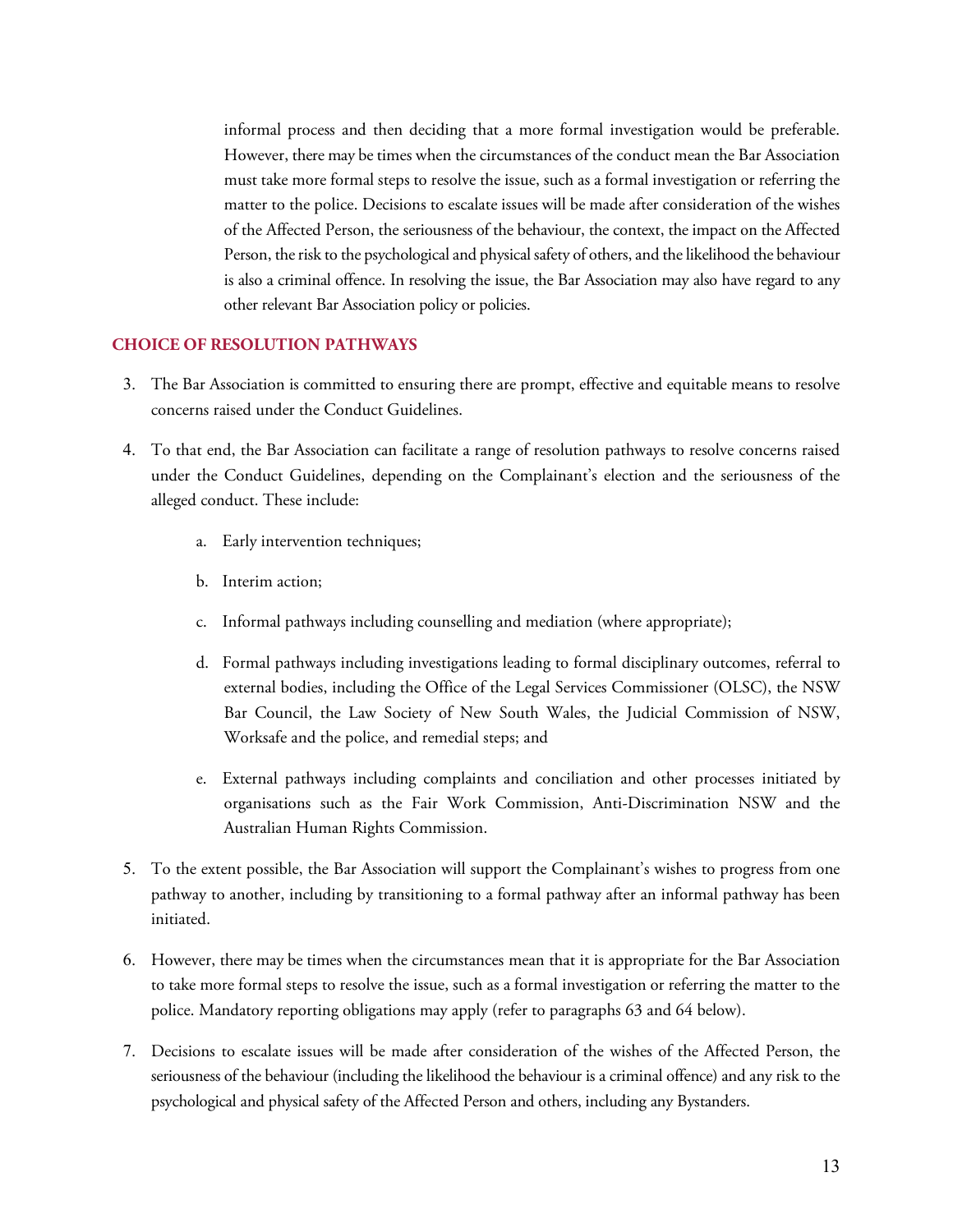- 8. Further, the Bar Association is aware of and endorses the adoption by Chambers of Best Practice Guidelines, a Best Practice Grievance Framework and supporting Guidance Materials, which facilitates Chambers to adopt prompt, effective and equitable means to resolve concerns its members, staff or third parties visiting Chambers may have in relation to harassment, discrimination or bullying.
- 9. It is possible that an incident or alleged conduct in the nature of harassment, discrimination or bullying could arise for consideration under either a Chambers Best Practice Guideline or the Bar Association Complaint Guidelines. In that circumstance, the Bar Association recommends that a Complainant raise the conduct under one or other of the Chambers Framework or this Bar Association Framework. Ensuring that an issue is resolved through only one of either the Chambers Best Practice Guideline or the Bar Association Conduct Guidelines is important both from the point of view of minimising the impact of any investigation upon an Affected Person and to afford fairness to the Affected Person, the Complainant and the Respondent.
- 10. Additionally, if the conduct the subject of a complaint is conduct engaged in by an officer or member of staff of the Bar Association, that conduct is to be dealt with under the Bar Association Workplace policies and employees' contracts.

# **EARLY INTERVENTION AT THE TIME OF CONDUCT THAT IS IN BREACH**

- 11. All persons who work for or with the Bar Association, or attend a Bar Association Event, are encouraged to directly raise conduct of the Respondent that obviously breaches the Conduct Guidelines at the time of such a breach.
- 12. If acting at the time such behaviour is occurring, one of the following steps may be appropriate for either the Affected Person or a Bystander:
	- a. speak up in the moment and address the behaviour;
	- b. intervene in a way that is comfortable for the Affected Person and redirect the conversation or stop the behaviour;
	- c. if safe to do so, separate or remove the Respondent from the situation; and/or
	- d. encourage the Respondent to reflect on their behaviour including by apologising to the Affected Person and any other person impacted.
- 13. If proposing to act immediately after the incident has occurred, a Bystander should speak to the Affected Person before taking any action, in order to ascertain their wishes. An Affected Person or Bystander may raise the issue directly with the Respondent immediately after the conduct but only if they feel comfortable and safe doing this.
- 14. The objective of early intervention is to let a person know their behaviour offended the Conduct Guidelines, to seek to have the behaviour stop and prevent escalation or repeat behaviour. Early intervention does not preclude further steps being taken.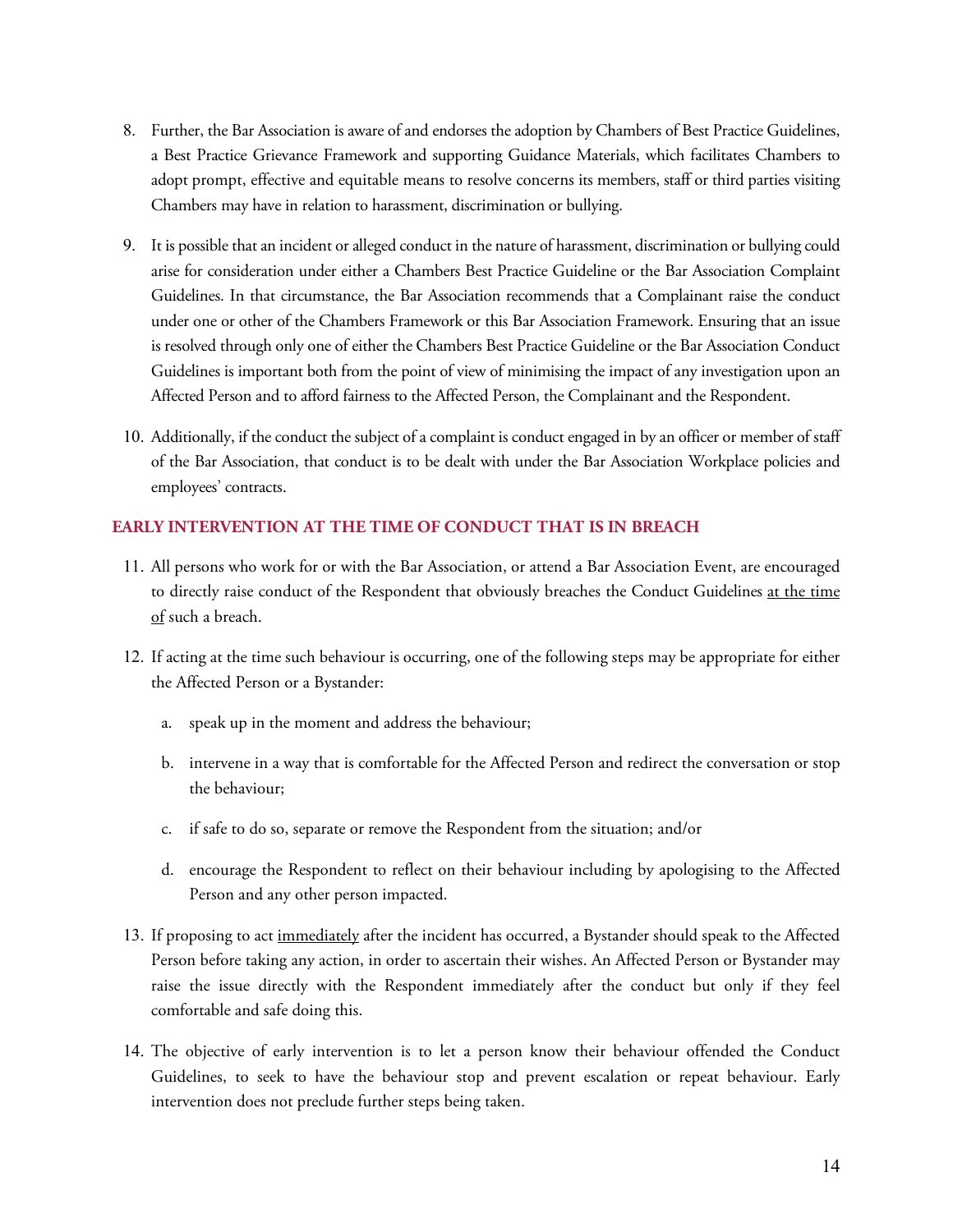## **REPORTING CONDUCT**

- 15. All persons working for or with the Bar Association or attending Bar Association Events are strongly encouraged to make a complaint or report any conduct which may breach the Conduct Guidelines. Such complaints may be made by Affected Persons and/or Bystanders. There will be no repercussions for those who report concerns in good faith.
- 16. Initial reports can be made to the Chief Operating Officer. They will receive complaints about any incident that has occurred that potentially breaches the Conduct Guidelines and there are no time limitations between the incident and reporting a concern to the Bar Association.
- 17. The Bar Association's Chief Operating Officer will take a record of the complaint. This will assist in ensuring that the Complainant does not have to retell their story to multiple people in the Bar Association.
- 18. Once a report has been made to, the Chief Operating Officer, the range of resolution pathways will be discussed with the Complainant and subject to legal obligations, will only progress in consultation with, and with the consent of, the Affected Person.
- 19. If the Affected Person does not want a report to be pursued, subject to legal obligations, the complaint will be treated as if it was an anonymous report and the Complainant (if he or she is not the Affected Person) will be informed of this outcome but not the details of the discussions with the Affected Person (see for example, paragraphs [28] to [31] below).
- 20. If the Affected Person does want a report to be pursued, the report will be treated as though it was initiated by the Affected Person. A Complainant who is not also the Affected Person will be notified of this but not the details of the discussions with the Affected Person.
- 21. Reasonable attempts will be made to deal with complaints in a manner which is culturally competent, having regard to the cultures of each person involved in any handling of a grievance under the Complaint Guidelines.

## **COMPLAINTS AGAINST THE JUDICIARY**

- 22. If a person is subject to or witnesses unacceptable conduct by a member of the judiciary in NSW, they may, with the support of the Chief Operating Officer, pursue the anonymous reporting and informal or formal reporting options outlined in this Framework. Informal or formal complaints may also be made via the Bar Association's judicial complaints protocols. Further, formal complaints may be made to the Judicial Commission of NSW.
- 23. The Bar Association has protocols in place with the Supreme Court of NSW and Federal courts to facilitate the raising of concerns about members of the judiciary. Further details about these protocols are available on the Bar Association website [here](https://nswbar.asn.au/uploads/pdf-documents/Complaints_of_Judicial_Conduct.pdf) and [here.](https://inbrief.nswbar.asn.au/posts/08b347d11316f1372f3414b4c42c8271/attachment/Letter%20to%20Members%20re%20Judicial%20Conduct%20including%20attachments.pdf)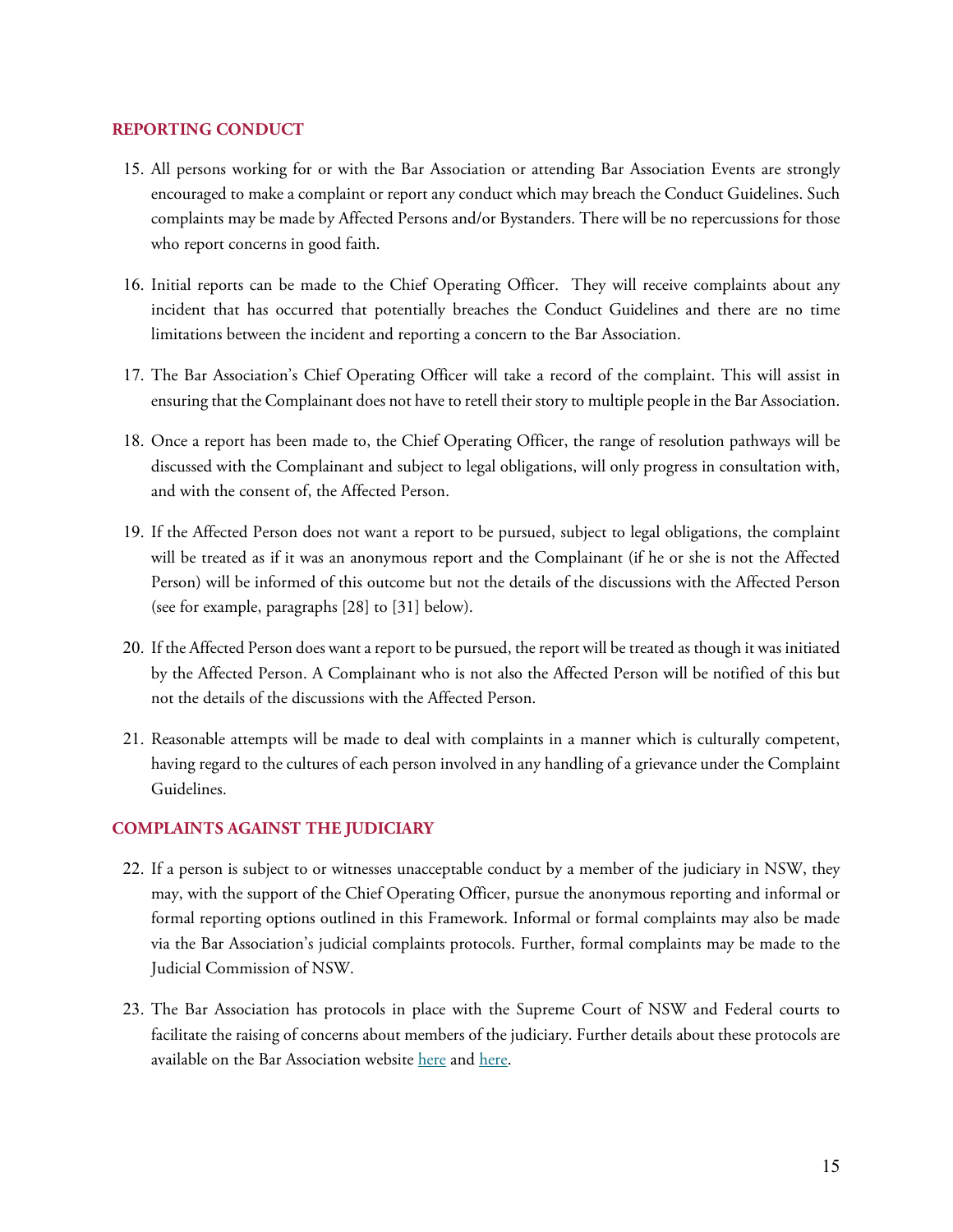- 24. The Judicial Commission has published an information guide about the process for formal complaints which is available on its website [here.](https://www.judcom.nsw.gov.au/complaints/) A flowchart illustrating how the complaints process works is available [here.](https://www.judcom.nsw.gov.au/wp-content/uploads/2014/07/how-the-complaints-process-works.pdf)
- 25. There is also information about the issue of judicial bullying in the Handbook for Judicial Officers
- 26. The Judicial Commission can only examine complaints about the ability and behaviour of current New South Wales judicial officers. A New South Wales judicial officer means: a magistrate; a judge of the District Court; a judge of the Supreme Court; a judge of the Land and Environment Court; the President of the Civil and Administrative Tribunal; and a Commissioner of the Industrial Relations Commission.
- 27. The Judicial Commission has no power to examine complaints against a retired New South Wales judicial officer, a tribunal member, a federal judicial officer, a legal practitioner, a court officer or a police officer.

## **ANONYMOUS REPORTING**

- 28. An anonymous report can be made by any Complainant without identifying the Affected Person by contacting the NSW Bar Association's Sexual Harassment Officer on 0427 317 958 or at [sexualharassmentofficer@nswbar.asn.au.](mailto:sexualharassmentofficer@nswbar.asn.au) The Sexual Harassment Officer can provide support and advice.
- 29. Affected Persons can also make reports online via the anonymous reporting platform, Spot: [www.talktospot.com/nswbar.](http://www.talktospot.com/nswbar) Any complaints made via the Spot reporting platform will remain confidential and will not be investigated or lead to formal disciplinary outcomes. Reports made via Spot can be submitted on an anonymous basis to the Sexual Harassment Officer. The person making the report can then seek support and advice on an anonymous basis by speaking to the Officer via the Spot portal.
- 30. The recipient of the anonymous report may use this information to inform themselves of trends and areas of concern and take steps to mitigate the risk of harassment, discrimination and bullying occurring. However, an anonymous report cannot lead to an informal or formal resolution pathway.
- 31. Alternatively, either formal or informal complaints may be made to the OLSC. The Legal Services Commissioner will only investigate formal complaints. Informal complaints to the OLSC may be made by the Affected Person or a Bystander [online.](https://www.olsc.nsw.gov.au/Pages/inappropriate-personal-conduct/informally-reporting-ipc.aspx)

## **INTERIM ACTION**

- 32. Prior to engaging in informal or formal resolution pathways, the Bar Association's Chief Operating officer may take interim action in the interests of health and safety of its members, employees, contractors and volunteers without making conclusions about whether the conduct occurred or whether it breaches the Conduct Guidelines.
- 33. Interim action could include arranging for persons not to interact with one another at Bar Association Events or arranging for training or awareness raising activities for all members and volunteers undertaking work for the Bar Association (for example, on a Bar Association committee).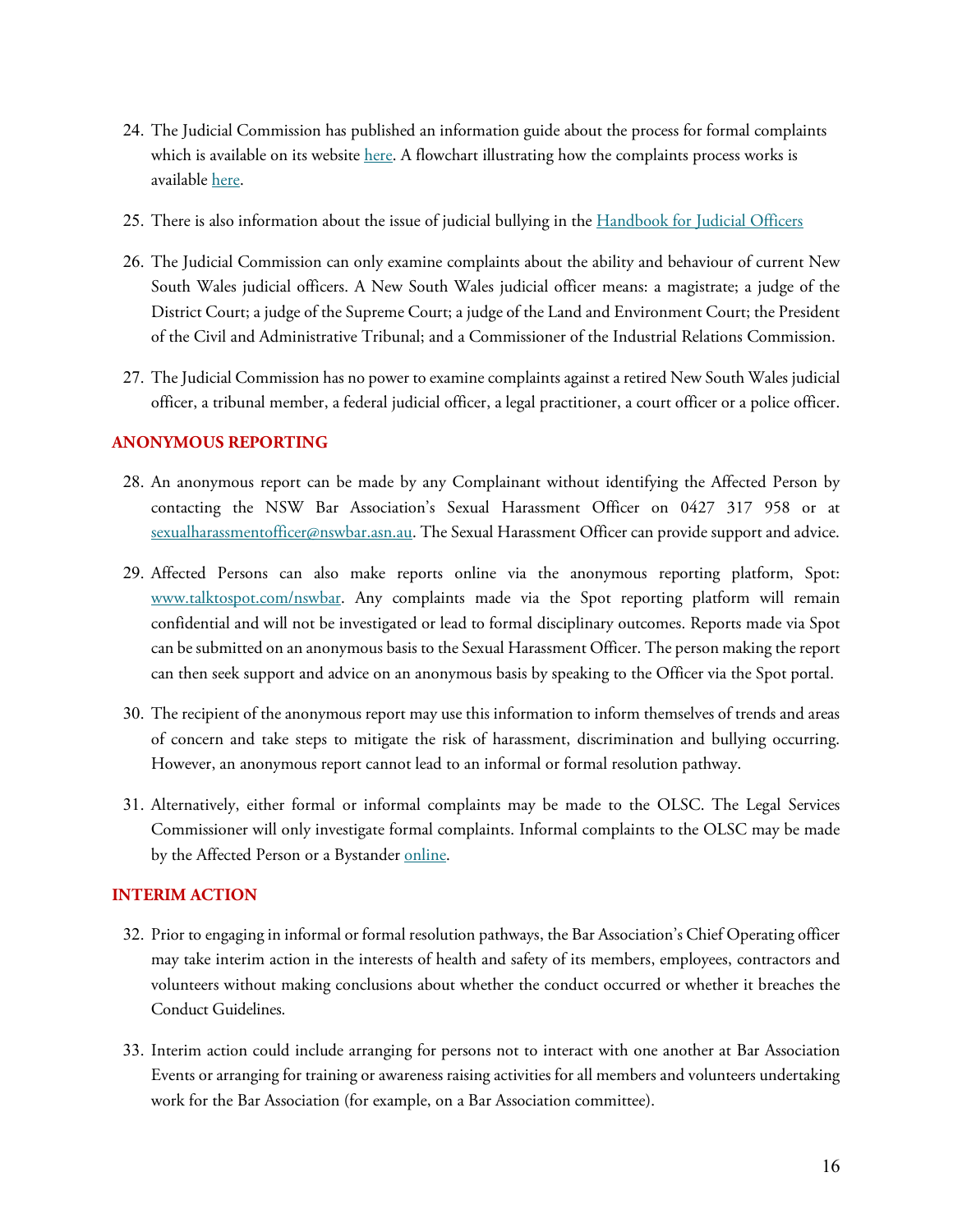## **INFORMAL RESOLUTION PATHWAYS**

- 34. An informal resolution pathway is generally most appropriate for less serious potential breaches of the Conduct Guidelines. There will be no decision made about what did or did not occur, but rather the Chief Operating Officer will attempt to facilitate an outcome that is acceptable to all parties.
- 35. If the Complainant elects to resolve their complaint informally, they will be given the choice of the following informal resolution pathways:
	- a. the President, Executive Director or Chief Operating Officer of the Bar Association speaking to the person alleged to have engaged in the conduct about their alleged behaviour and/or respectful behaviours;
	- b. a facilitated or mediated, open and respectful conversation between the parties at a location of their choice, or online;
	- c. where the alleged conduct occurred at a location connected to another organisation (for example, in Chambers, in Court or at an event held by a professional organisation), notifying the other organisation of an anonymous complaint being made and informing the other organisation of their obligations in respect of addressing harassment, discrimination and bullying;
	- d. putting system changes in place to prevent further issues; and
	- e. the Bar Association initiating further reviews to understand any underlying cultural issues and taking preventative action such as education or awareness-raising activities.
- 36. The Complainant may also wish to make an informal complaint to the OLSC online vi[a Elker.](https://olsc.elker.com/report)
- 37. If the Complainant is content with the resolution achieved informally, the Chief Operating Officer will consider the report finalised. If the Complainant is not satisfied with the resolution achieved, they can elect to engage a formal resolution pathway.

## **FORMAL RESOLUTION PATHWAYS**

- 38. A formal resolution pathway conducted by the Bar Association involves initiating a fair and confidential investigation aimed at establishing whether the complaint is substantiated and, where complaints are substantiated, ensuring there are proportionate disciplinary and appropriate remedial consequences. It is appropriate for (i) more serious alleged incidents, (ii) where an informal resolution pathway has not resulted in an acceptable outcome for a Complainant or (iii) where a Complainant wishes to take formal action.
- 39. External referrals: Upon receipt of a complaint or on conclusion of the formal resolution pathway conducted by the Bar Association, the Bar Association may consider whether to make any appropriate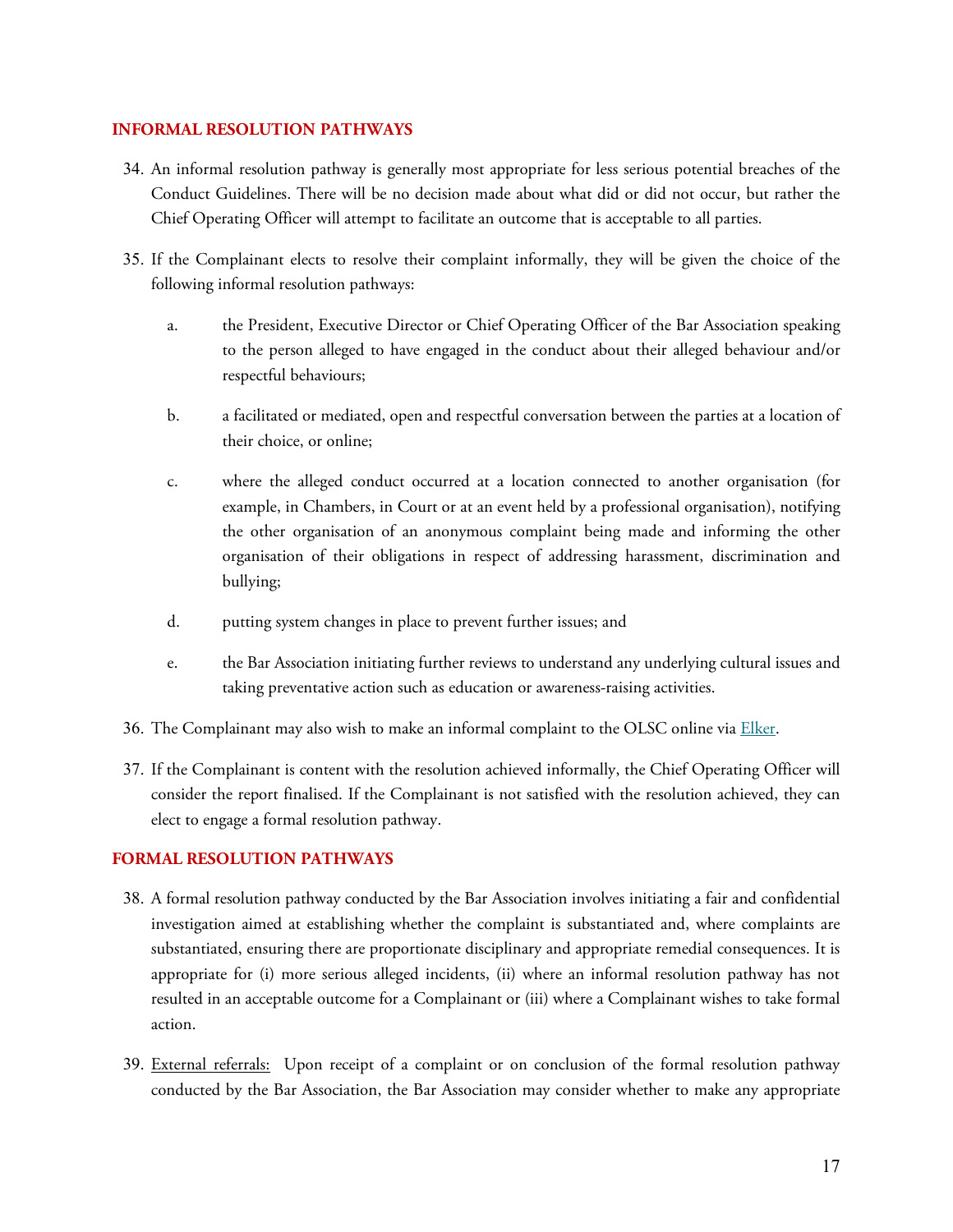reports to the OLSC, Bar Council, Worksafe and/or the police. The wishes of the Affected Person will be taken into account prior to making a referral and will only be referred with the consent of the Affected Person to the extent possible considering mandatory reporting obligations.

- 40. Preliminary assessment: If a Complainant elects for a formal resolution pathway to be conducted by the Bar Association, the Chief Operating Officer will assess whether there are adequate facts to investigate the complaint and whether the alleged conduct falls within the definition and thresholds outlined in the Conduct Guidelines. The outcome of the assessment will be communicated to the Affected Person and the Complainant (if the Complainant is not also the Affected Person).
- 41. Appointment of investigator: If the matter can proceed to a formal investigation, an investigator will then be appointed. This could be an experienced workplace relations barrister or a specialised workplace investigator. The investigator will be independent and impartial and avoid all actual or perceived conflicts of interest. If the Affected Person believes the investigator is not impartial and independent, they should notify the Bar Association's Chief Operating Officer who will appoint an alternative investigator if a conflict or a perceived conflict exists.
- 42. Interview with the Affected Person: The investigator may wish to speak to the Affected Person to ascertain further details of the incident(s) including who was involved, what happened, where the incident(s) occurred and whether there were any witnesses. The Affected Person will be offered the opportunity to have a support person present in the interview, but who will not otherwise participate. A written statement of the Affected Person's account may be recorded by the investigator.
- 43. Notify the Respondent: The investigator will then notify the Respondent of the substance of the allegations in writing. A reasonable opportunity will be provided to the Respondent to respond either orally or in writing. If responding orally, the Respondent will be offered the opportunity to have a support person present, but who will not otherwise participate
- 44. Obtain further evidence: The investigator may gather other relevant documentary evidence of a corroborating or other nature, and speak to other witnesses to ascertain their accounts of the incident(s).
- 45. Decision: The investigator will weigh up all the evidence and make a decision as to whether, on the balance of probabilities, the conduct occurred and whether it breaches the Conduct Guidelines. An investigator should assess the credit of the Complainant, the Respondent and any witnesses and determine whether the conduct is more likely than not to have occurred even where there is no documentary evidence and/or conflicting factual statements.
- 46. Outcomes: The Bar Association's Chief Operating Officer will consider the investigator's finding, and the President or Executive Director will determine appropriate outcomes of the investigation. It is important to understand that the Bar Association's ability to impose an outcome on the Respondent will depend upon the legal relationship between the Bar Association and the Respondent. Where complaints are substantiated, outcomes may include: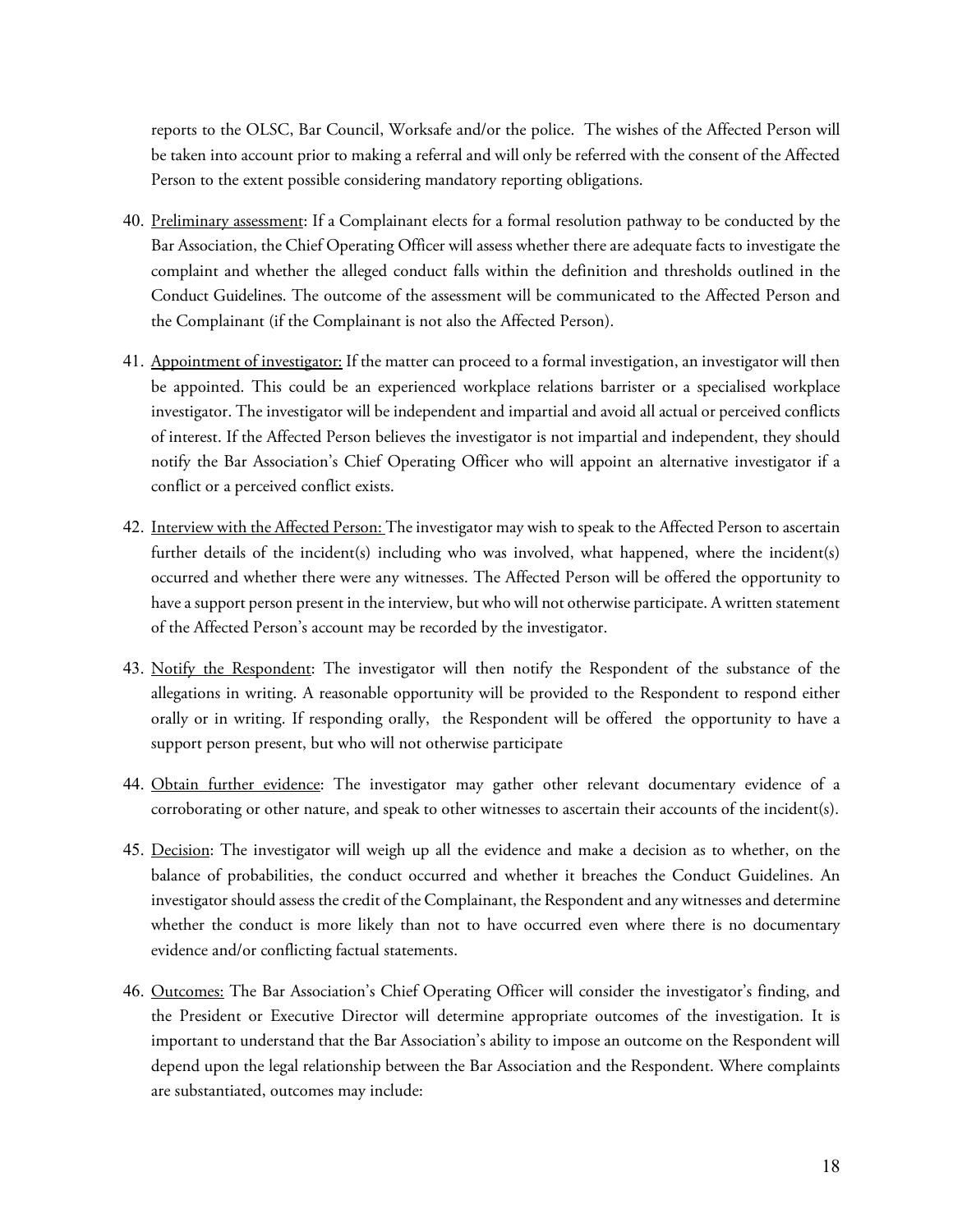- a. Disciplinary outcomes for the Respondent: in instances where a Respondent serves on a Bar Association committee, a requirement that the Respondent undertake mandatory training in order to retain their committee position, verbal or written warnings, suspension from a committee, or being asked to leave a committee. In instances where the conduct took place at a Bar Association Event, the Respondent may be prohibited from attending future Bar Association Events for a period of time or at all.
- b. Remedial action: a formal request may be made by the Bar Association to the Respondent that the Respondent provide a verbal or written apology, or, if the Respondent serves on a Bar Association committee, mentoring and support for the Respondent in that role.
- 47. Report back: All parties involved will be kept informed to the extent possible. At the conclusion of the investigation, the Bar Association's Chief Operating Officer will inform the Affected Person and the Complainant (if the Complainant is not also the Affected Person) of the outcomes arising from the investigation. This may or may not include a copy of the investigator's findings.
- 48. Review: Following the determination of a complaint, the Bar Association's Chief Operating Officer will consider whether the complaint reflects a systemic issue that requires further consideration and redress; and whether any element of the complaints handling, assessment or investigation process could be better managed in future complaints. The Bar Association's Chief Operating Officer may suggest improvements in response to systemic issues to Bar Council, without disclosing details of individual complaints.
- 49. Follow up: The Bar Association Chief Operating Officer will follow up with the Affected Person and the Complainant (if the Complainant is not also the Affected Person) six months after the conclusion of the investigation to check they have not suffered any adverse consequences as a result of reporting the incident.
- 50. Time period: All investigations should be conducted within as quick a timeframe as possible and where possible within 90 days.
- 51. Document management: All documents and records associated with the report and investigation will be kept in a confidential file marked "personal and sensitive" that is only accessible by the Chief Operating Officer and Executive Director.

## **EXTERNAL PATHWAYS**

- 52. A Complainant may decide, at any time, to report the incident to an independent, expert body that may be able to assist the parties to reach an outcome or resolution.
- 53. A Complainant may at any time make a complaint to the OLSC or may make a formal complaint of unsatisfactory professional conduct or professional misconduct to the NSW Bar Association against a barrister for contravening a provision of the Barristers Conduct Rules including Rule 123 which prohibits barristers from engaging in conduct that constitutes discrimination, sexual harassment or bullying.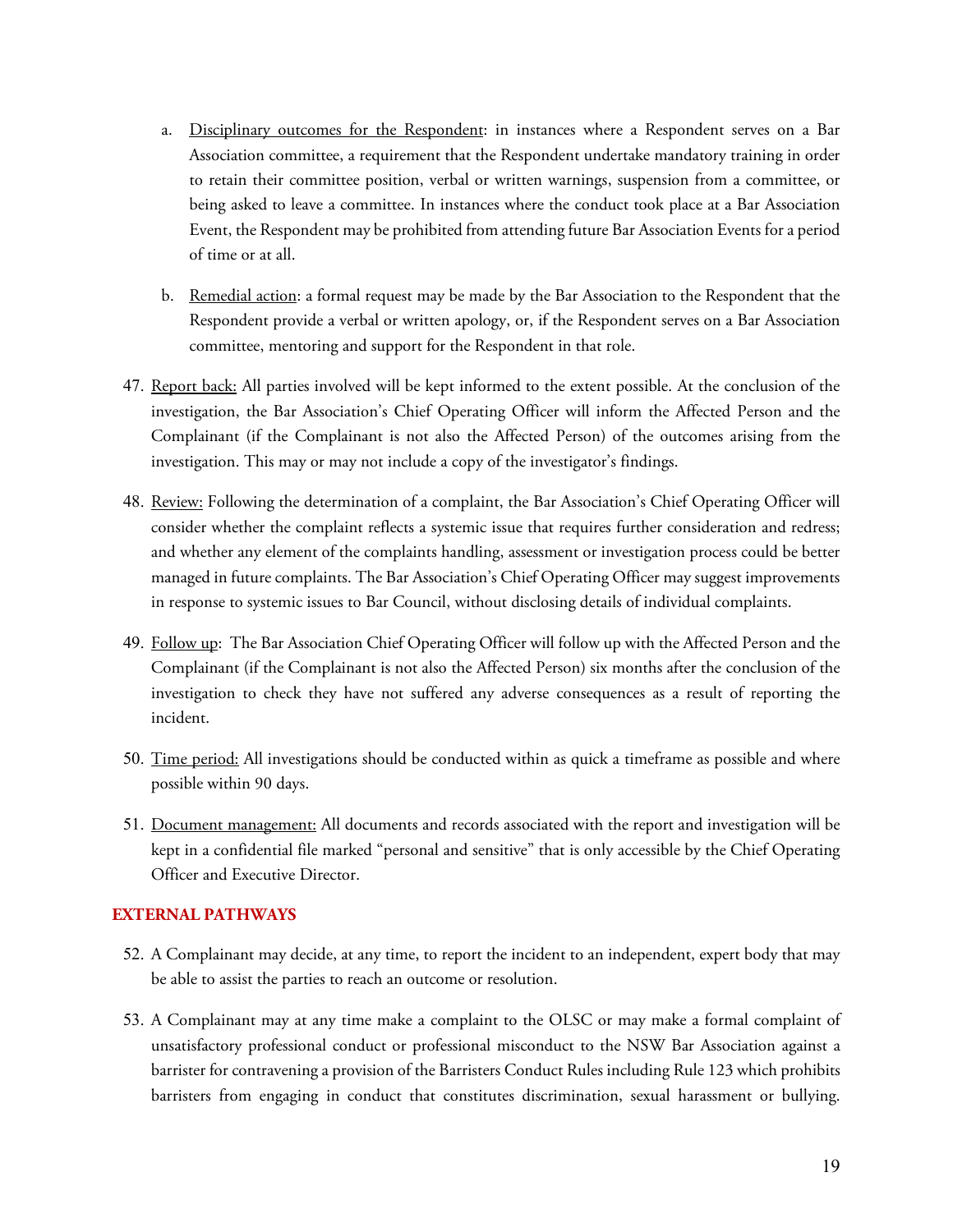Conduct that contravenes Rule 123 can amount to professional misconduct and/or unsatisfactory professional conduct within the meaning of Division 1, Part 5.4 of the Uniform Law.

- 54. Any complaints made against a barrister for contravening a provision of the Barristers Conduct Rules may result in an investigation of the complaint by the OLSC or by one of the Professional Conduct Committees of the NSW Bar Association. An investigation by a Professional Conduct Committee is separate to and distinct from the forms of resolution pathway available under this Framework. Depending upon the outcome of that investigation, the barrister may face disciplinary action. The OLSC and the NSW Bar Association have an obligation to report to the police any person suspected on reasonable grounds to have committed a serious offence being an indictable offence.
- 55. Informal complaints to the OLSC may be made by a Complainant online via *Elker*.
- 56. The Australian Human Rights Commission deals with complaints made under Federal antidiscrimination laws, including the *Sex Discrimination Act 1984* (Cth), and Anti-Discrimination NSW deals with complaints made under the *Anti-Discrimination Act 1977* (NSW). The Fair Work Commission deals with complaints of bullying, discrimination and sexual harassment under the *Fair Work Act 2009*  (Cth).
- 57. It is important to note that there are time limitations for lodging a complaint with external bodies, for example, within 24 months of the incident if you wish the Australian Human Rights Commission to assist for complaints relating to the *Sex Discrimination Act 1984* (Cth) and six months for other complaints.
- 58. Responding to issues through external pathways may include:
	- a. participating in mediated or conciliated discussions;
	- b. parties agreeing to outcomes or resolutions, including compensation;
	- c. escalating the issues to a formal Court or Tribunal if the matter cannot be resolved by conciliation; and
	- d. findings and determinations by a Tribunal or Court that are usually made public.